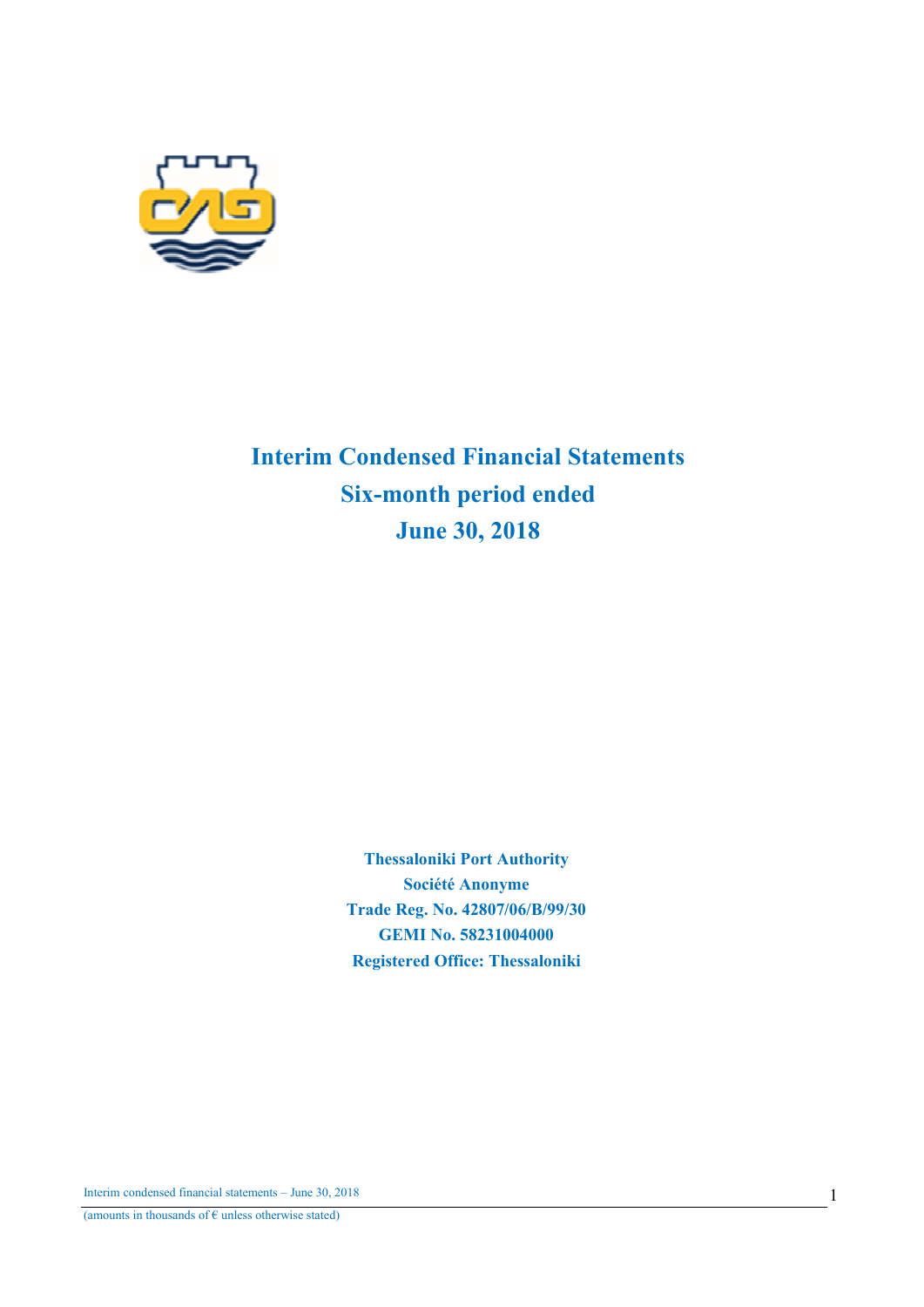# Statements by Members of the Board of Directors (pursuant to article 5, par. 2C, Law 3556/2007)

The members of the Board of Directors (BoD) of the Société Anonyme "Thesssaloniki Port Authority" trading as "ThPA SA" (hereinafter the "Company") seated in Thessaloniki in the premises of the Port:

- 1. Sotirios Theofanis, son of Ioannis, Chairman of BoD & CEO
- 2. Boris Wenzel, son of Martin, Deputy Chairman of BoD, specifically appointed for this by virtue of the decision no 7407 adopted on September 11, 2018 by the Board of Directors
- 3. Alexander-Wilhelm Von Mellenthin, Member of the Board of Directors, specifically appointed for this by virtue of the decision no 7407 adopted on September 11, 2018 by the Board of **Directors**

in our aforementioned capacity, declare and warrant by the present that insofar as we know:

- A. The six month financial statements of the Company for the period ended June 30, 2018, which were prepared in compliance with the International Financial Reporting Standards, as adopted by the European Union, depict in a true manner the assets and liabilities, the net position and the operating results of the Company.
- B. The News release and the Management Discussion and Analysis for the six month period ended June 30, 2018 depicts in a true manner the development, performance and position of the Company, including an outline of the major risks and uncertainties it faces.

Thessaloniki, September 11, 2018

The Chairman of BoD & The Deputy Chairman of BoD Appointed by the BoD CEO of ThPA SA of ThPA SA Member

 Sotirios Theofanis Boris Wenzel Alexander-Wilhelm von Mellenthin ID Card No X 190719/03 Passport No.16AL811931 Passport No. LF8ZHTY23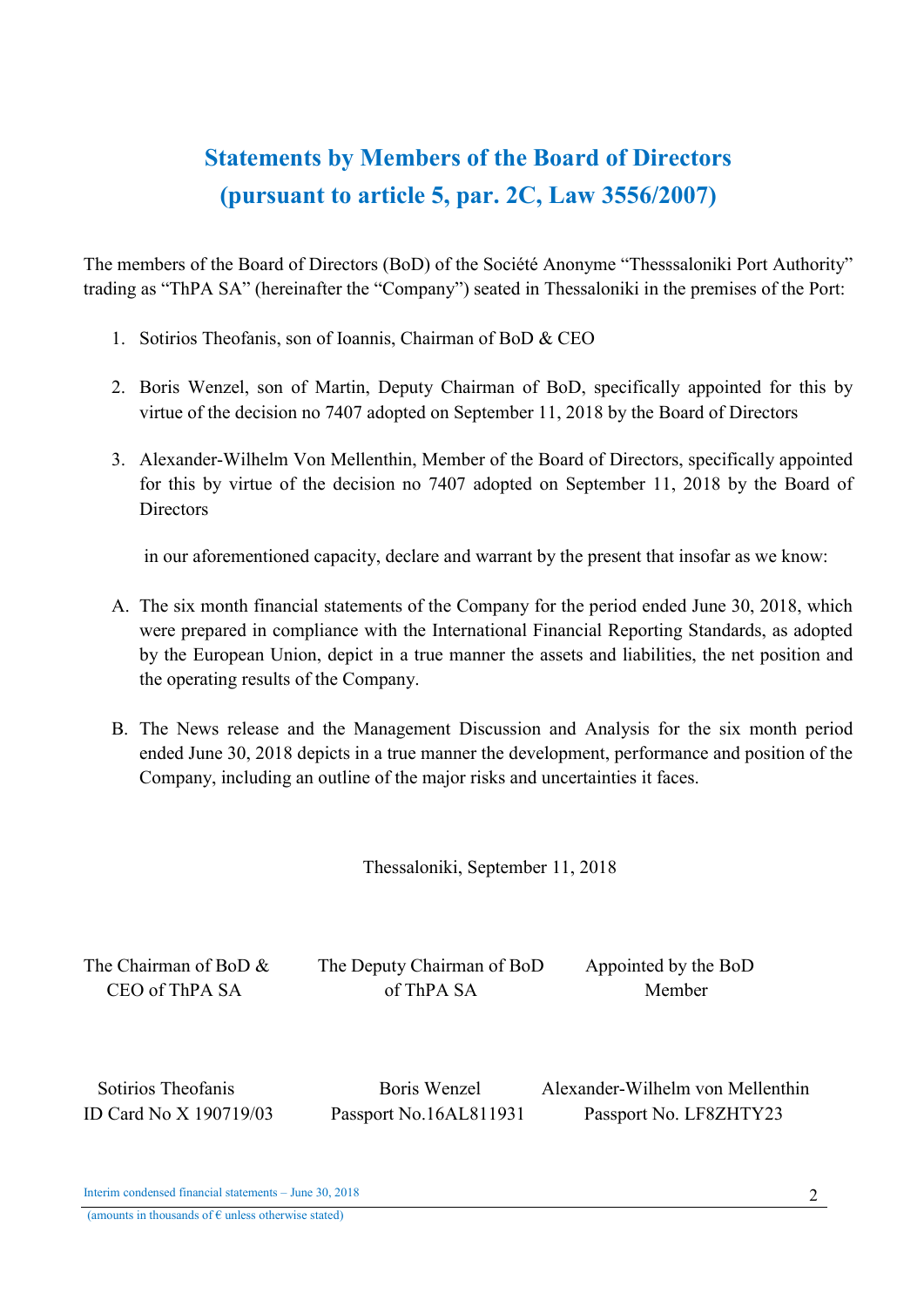# Thessaloniki Port Authority Management Discussion and Analysis Six-month periods ended June 30, 2018

### Basis of presentation

The following Management's Discussion and Analysis ("MD&A") relates to the results of operations, liquidity and capital resources of Thessaloniki Port Authority- Société Anonyme ("Thessaloniki Port Authority" or the "Company"). This report has been prepared by Management and should be read in conjunction with the Company's interim condensed financial statements for the six-month period ended June 30, 2018, including the notes thereto. These semi-annual interim financial statements were prepared in accordance with International Financial Reporting Standards ("IFRS").

Except as otherwise stated in Note 2 to the interim condensed financial statements, these semi-annual interim condensed financial statements were prepared using accounting policies and methods consistent with those used in the preparation of the Company's audited financial statements for the year ended December 31, 2017. Except when otherwise stated, all amounts presented in this MD&A are denominated in thousands of Euro  $(\epsilon)$ . The discussion and analysis within this MD&A are as of September 11, 2018.

### Caution concerning forward-looking statements

This document may contain "forward-looking statements" and "forward-looking information" within the meaning of applicable securities laws. These statements and information include estimates, forecasts, information and statements as to Management's expectations with respect to, among other things, the future financial or operating performance of the Company and capital and operating expenditures. Often, but not always, forward-looking statements and information can be identified by the use of words such as "may", "will", "should", "plans", "expects", "intends", "anticipates", "believes", "budget", and "scheduled" or the negative thereof or variations thereon or similar terminology. Forward-looking statements and information are necessarily based upon a number of estimates and assumptions that, while considered reasonable by management, are inherently subject to significant business, economic and competitive uncertainties and contingencies. Readers are cautioned that any such forward-looking statements and information are not guarantees and there can be no assurance that such statements and information will prove to be accurate and actual results and future events could differ materially from those anticipated in such statements. Important factors that could cause actual results to differ materially from the Company's expectations are disclosed under the heading "Risk Management" in the Company's annual financial statements. The Company expressly disclaims any intention or obligation to update or revise any forward-looking statements and information whether as a result of new information, future events or otherwise. All written and oral forward-looking statements and information attributable to Thessaloniki Port Authority or persons acting on our behalf are expressly qualified in their entirety by the foregoing cautionary statements.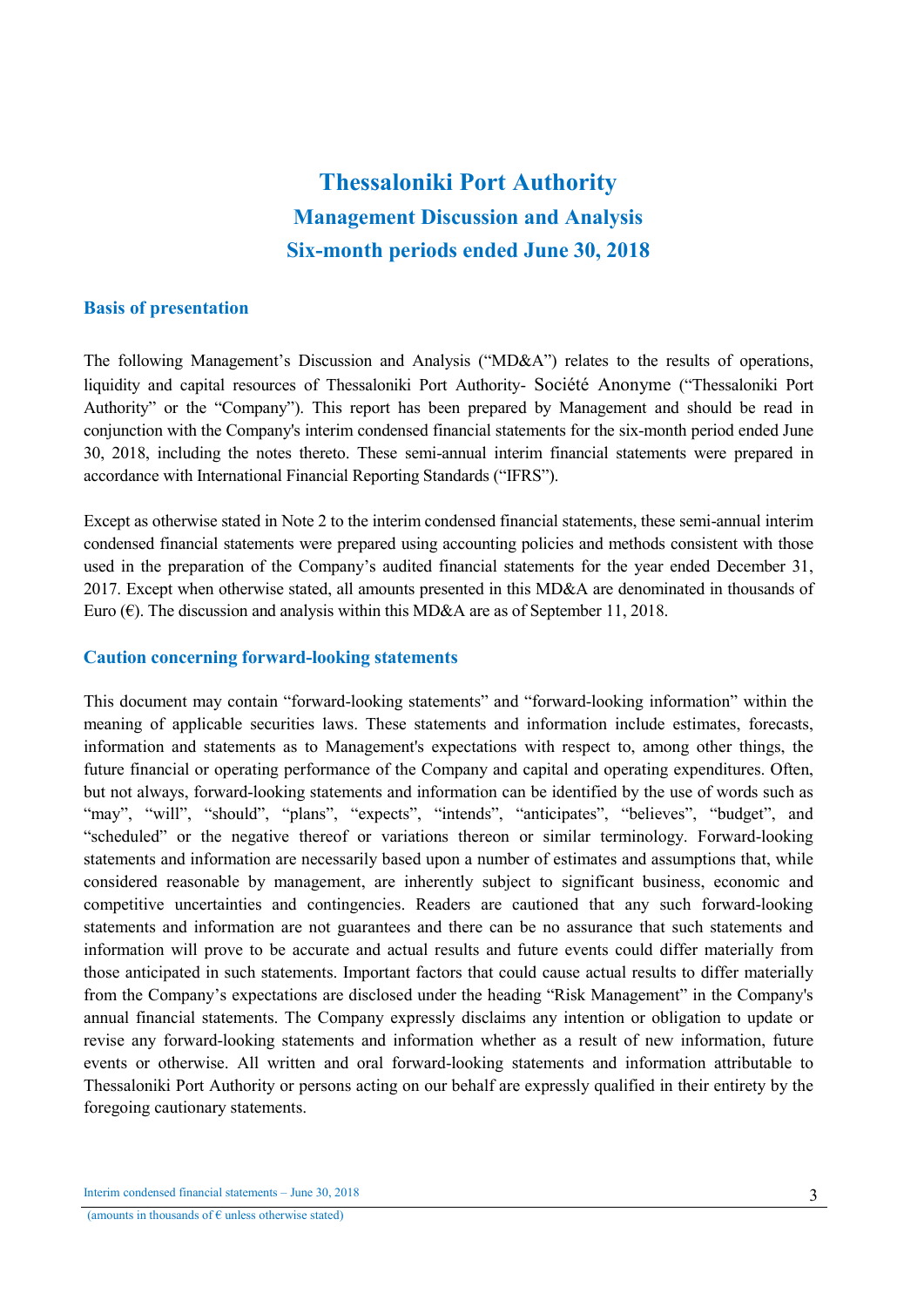### Business Overview

The main activities of the Company include ship loading and unloading, berthing and storage and the provision of other related port activities. The Company mainly provides services to containerships and conventional cargo (bulk, general, RO-RO). Other activities include coastal shipping and cruiser ship passengers and the utilization of spaces for commercial, cultural and other uses. The Company has the exclusive right to use and operate the land, buildings and installations on the land section of the Port of Thessaloniki, which belongs to the Greek Government, for until 2051.

### Change in shareholding

On March 23, 2018, as part of a privatisation process launched by the Greek State, 67% of the Company's share capital was transferred to South Europe Gateway Thessaloniki (SEGT) Limited, a consortium consisting in «Deutsche Invest Equity Partners GmbH», «Belterra Investments Ltd.» and «Terminal Link SAS». The consortium committed to a significant investment program dedicated to the completion of the Pier 6 Extension Plan with its deep-water berth and the equipment upgrade. During the same period, a new management team was appointed with the primary objective to strengthen safety, improve quality of service and customer satisfaction, enhance productivity and make the Port an agile organization able to cope with a rapidly changing environment. As an example, the waiting time of vessels outside the port – a real issue for the shipping lines in term of cost and for the agricultural products - has been reduced significantly, resulting in a visible change for any citizen in Thessaloniki.

### Interim Financial Highlights

|  | The simplified income statement can be summarized as follows: |  |  |
|--|---------------------------------------------------------------|--|--|
|--|---------------------------------------------------------------|--|--|

| Interim Comprehensive Income        |           | 6-month period | Positive   | Variation |
|-------------------------------------|-----------|----------------|------------|-----------|
| Statement                           | June 30,  | June 30,       | (negative) | %         |
| Figures in thousands of $\epsilon$  | 2018      | 2017           | variance   |           |
| Revenue                             | 29,152    | 27,956         | 1,196      | 4.3%      |
| Cost of sales                       | $-14,502$ | $-13,368$      | $-1,134$   | 8.5%      |
| Gross profit                        | 14,650    | 14,588         | 62         | 0.4%      |
| Gross margin as a % of sales        | 50.3%     | 52.2%          |            |           |
| General and administrative expenses | $-2,606$  | $-2,419$       | -187       | 7.7%      |
| Other income and expense            | 1,991     | 1,041          | 950        | 91.3%     |
| Operating result                    | 14,035    | 13,210         | 825        | 6.2%      |
| Operating result as a % of sales    | 48.1%     | 47.3%          |            |           |
| Financial income - net              | 542       | 579            | $-37$      | $-6.4%$   |
| Income tax                          | $-4,318$  | $-3,988$       | $-330$     | 8.3%      |
| Net income                          | 10,259    | 9,801          | 458        | 4.7%      |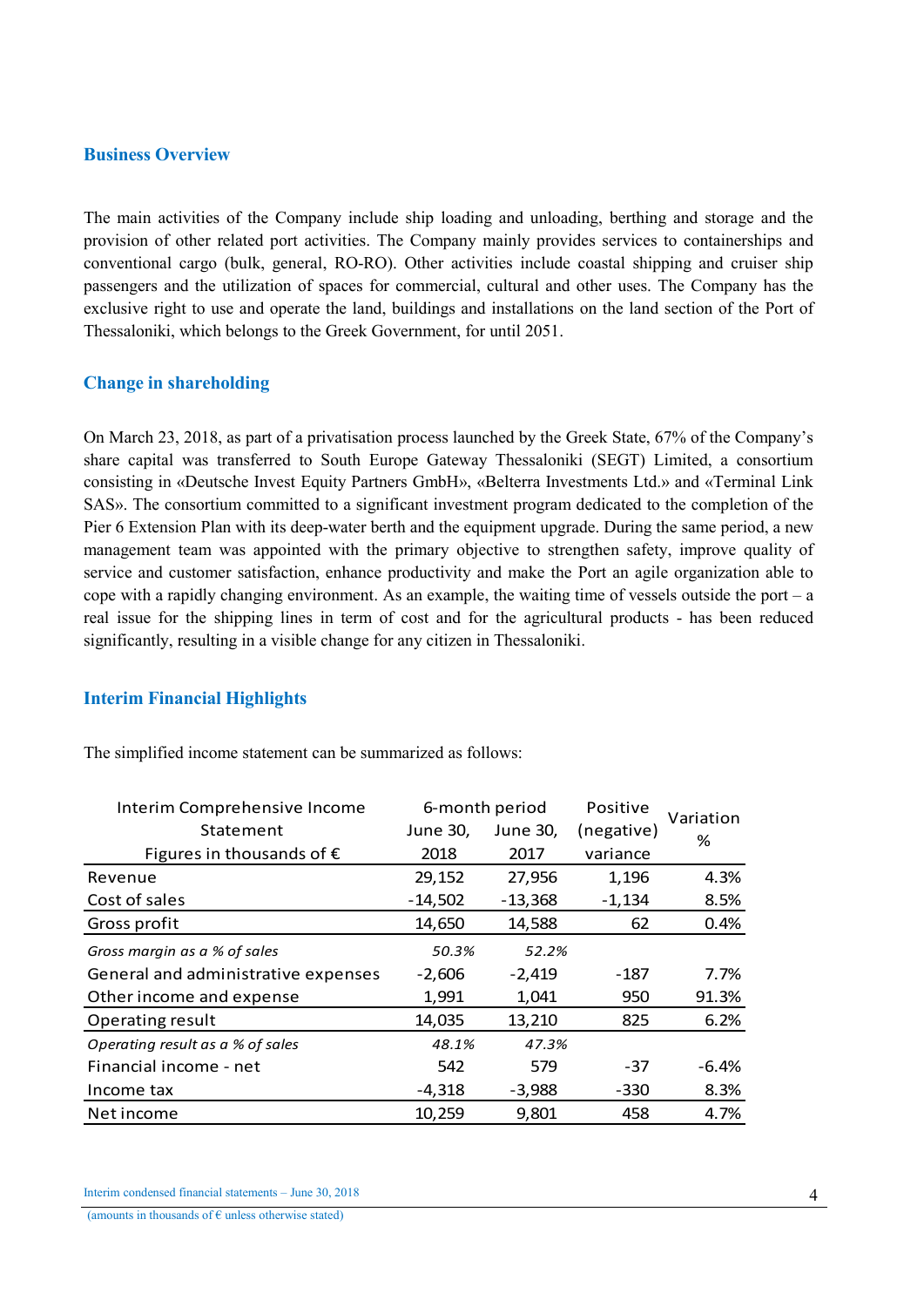During the 6-month period to June 30, 2018, total revenue was  $\epsilon$  29.2 million up 4.3% compared to the  $\epsilon$ 28.0 million revenue for the same period last year. During the period, the revenue from the Container terminal increased by 11.6% from  $\epsilon$  16.7 million to  $\epsilon$  18.7 million while the revenue from the Conventional port dropped by 6.1% from  $\epsilon$  10.3 million to  $\epsilon$  9.7 million.

Gross margin as a % of sales was 50.3% for the 6-month period to June 30, 2018 vs 52.2% for the same period last year. Significant productivity gains have already been achieved but they only impacted the financial performance of the Company in the second part of the semester. On the other hand, the Company was affected by certain additional costs including (i) an increase in concession fees which went from 2% of total revenue to 3.5% representing an additional cost of  $\epsilon$  428 thousand for the period in 2018 ((ii) an increase in the employee costs resulting from the reactivation of the  $13<sup>th</sup>$  and  $14<sup>th</sup>$  salaries which were cut when the Port was in the public sector representing an additional cost of  $\epsilon$  540 thousand and (iii) the management fees paid to Terminal Link a related party for an amount of  $\epsilon$  323 thousand.

### *Revenue*

The revenue can be analyzed as follows:

| Figures in thousands of $\epsilon$ except for | 6-month period ended |                 | Positive   | Variation |  |
|-----------------------------------------------|----------------------|-----------------|------------|-----------|--|
| number of TEUS / moves / tons                 | June 30,             | <b>June 30,</b> | (negative) | %         |  |
|                                               | 2018                 | 2017            | variance   |           |  |
| <b>Number of TEUs</b>                         | 208,553              | 188,306         | 20,247     | 10.8%     |  |
| Number of moves                               | 142,456              | 126,091         | 16,365     | 13.0%     |  |
| Number of tons                                | 1,847,744            | 2,229,774       | $-382,030$ | $-17.1%$  |  |
|                                               |                      |                 |            |           |  |
| <b>Revenue from Container Terminal</b>        | 18,681               | 16,737          | 1,944      | 11.6%     |  |
| Revenue from Conventional Port                | 9,665                | 10,289          | $-624$     | $-6.1%$   |  |
| Revenue from Passengers                       | 67                   | 80              | $-13$      | $-16.3%$  |  |
| Revenue from Utilization of Spaces            | 739                  | 850             | $-111$     | $-13.1%$  |  |
| <b>Total Revenue</b>                          | 29,152               | 27,956          | 1,196      | 4.3%      |  |

The number of moves handled at the Terminal container increased by 10.8% from 188,306 last year to 208,553 during the 6-month period ended June 30, 2018. Import  $(+14.3%)$  and export  $(+11.3%)$  domestic cargoes have fuelled growth. Other revenue including yard services and storage increased by 11.0%.

The number of tons handled at the Conventional cargo terminals decreased by 17.1% from 2,229,774 tons to 1,847,744 tons. Even though we noted a significant recovery during the last few months of the period, the cargos of nickel ore (-34%) and clinker (-31%) were lower than last year. On the other hand, the product mix resulted in higher average prices which limited the drop-in revenue.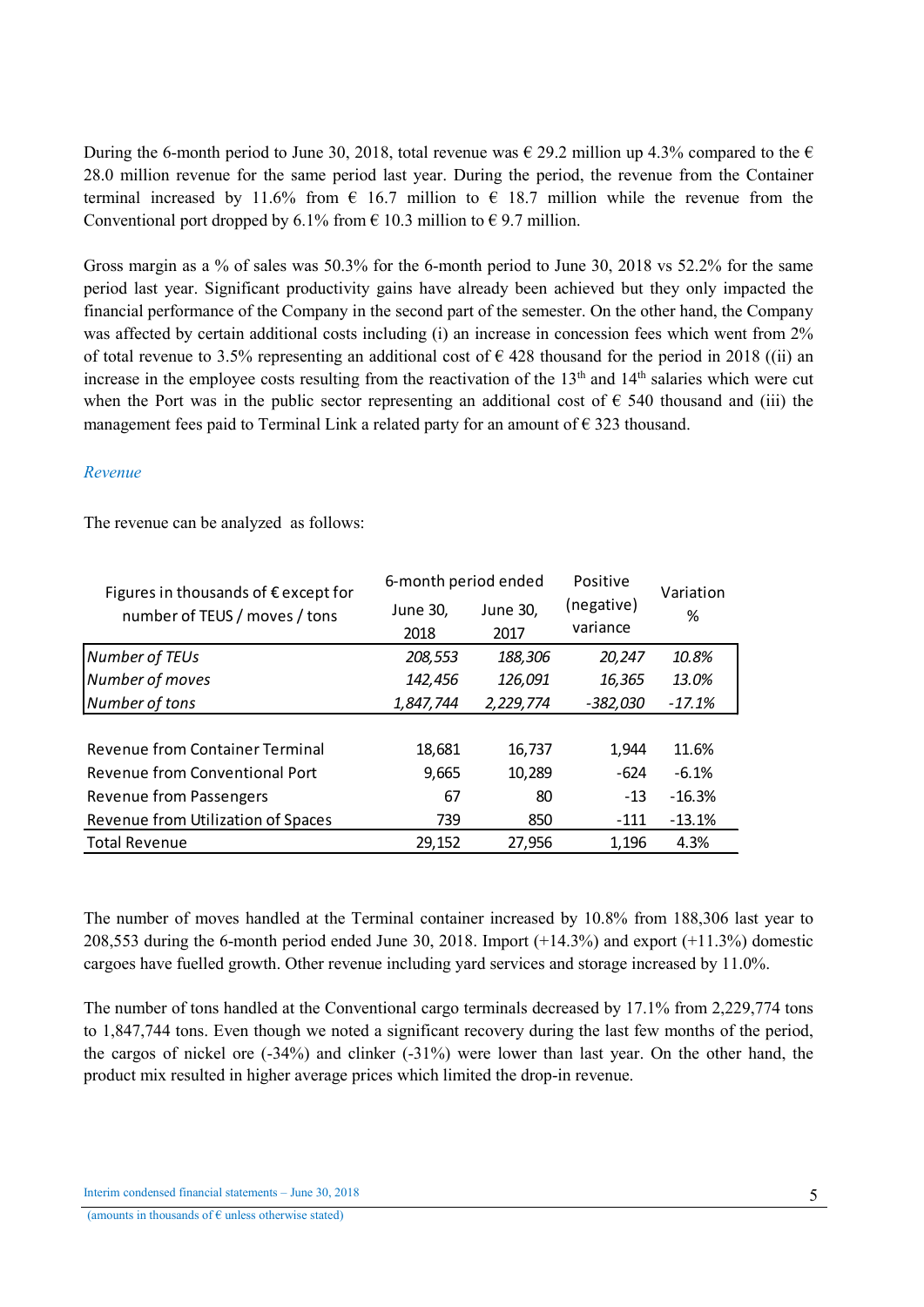# *Cost of sales*

During the 6-month period to June 30, 2018, the cost of sales was  $\epsilon$  14.5 million, up 8.5 % compared to the same period last year ( $\epsilon$  13.4 million). Several line items increased during the period including:

- The concession fee which is now 3.5% of revenue (it was 2% of revenue up until March 23, 2018). This resulted in an additional charge of  $\epsilon$  428 thousand during the 6-month period ended June 30, 2018 compared to last year.
- The reactivation of the 13<sup>th</sup> and 14<sup>th</sup> salaries which were cut when the Port was in the public sector and which now apply as the Company is private. This resulted in an additional charge of  $\epsilon$  540 thousand during the 6-month period ended June 30, 2018 compared to last year.

Excluding the impact of the above two items, the gross profit would have increased by  $\epsilon$  1.0 m compared to last year and the gross margin as a percentage of revenue would have been 53.6% vs 52.2% last year. Significant productivity gains have been achieved in the last few months which explains this improvement in the adjusted margin.

# *Selling, General and Administrative expenses*

Selling, General and Administrative expenses were  $\epsilon$  2.6 million for the 6-month period ended June 30, 2018 vs  $\epsilon$  2.4 million for the same period last year, an increase of  $\epsilon$  0.2 million. The management fees payable to Terminal Link in 2018 amounted to  $\epsilon$  0.3 million (none in 2017).

### *Other income and expense*

The other income net of other expense is up  $\epsilon$  0.9 million in the 6-month period to June 30, 2018 compared to the same period last year. During the period, the Company released to profit an amount payable for  $\epsilon$  0.8 million which is now considered not due.

### *Financial income – net*

Financial income – net is substantially unchanged compared to the previous year. The cash and cash equivalent are either fully available or invested in short term deposits with major Greek banks. The interest rates on time deposits were generally lower in the first half of 2018 compared to the same period last year. The lower interest rate receivables were compensated by the higher level of cash available in the Company.

### *Income tax*

The effective income tax rate is 29.6% of the profit before tax (28.9% in 2017) which is in line with the corporate income tax rate prevailing in Greece.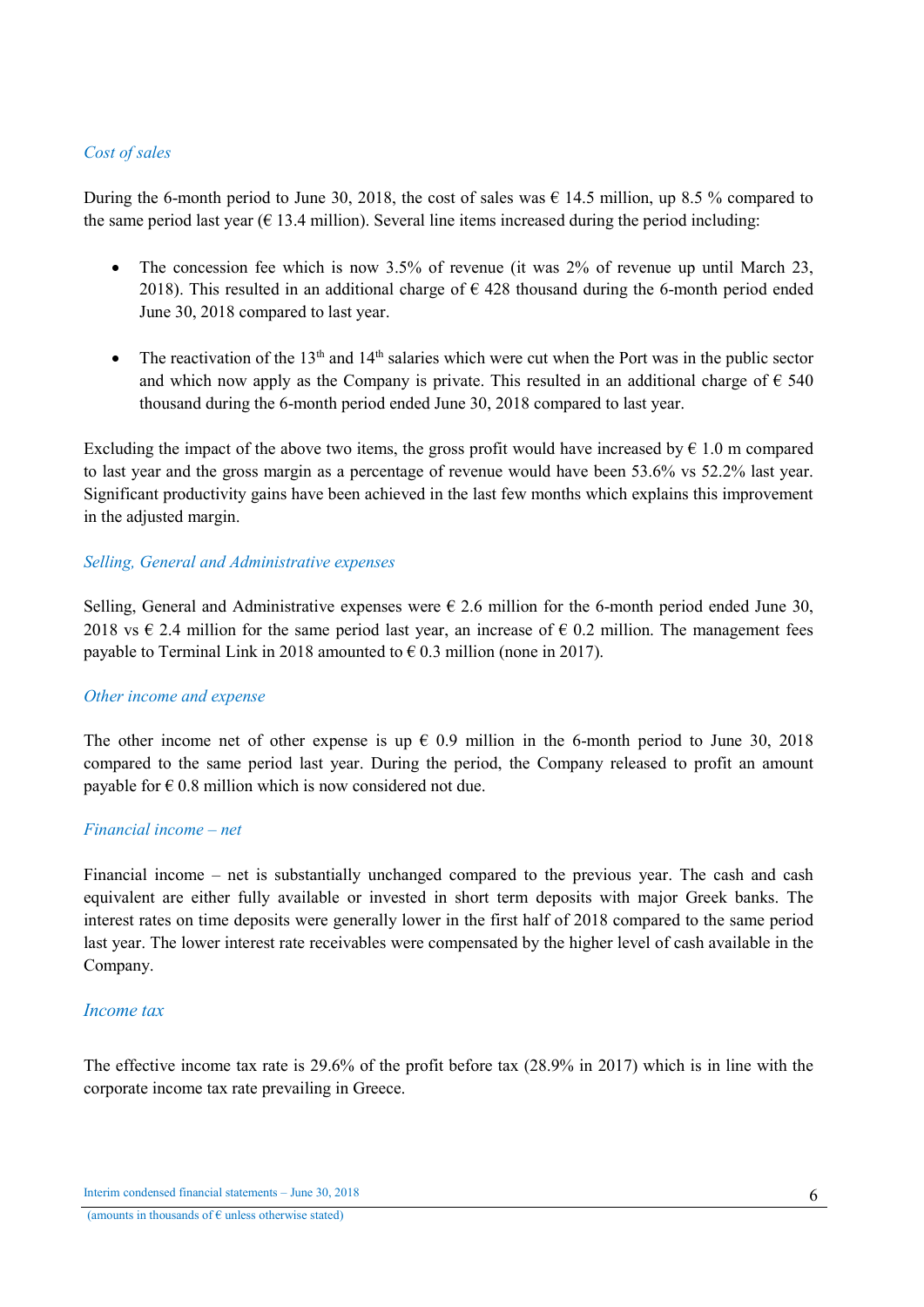# Segment reporting

6-month to June 30, 2018

The results of the activities of the Company for the 6-month period as at June 30, 2018 and 2017 per operational sector can be summarized as follows:

| Interim Comprehensive Income<br>Statement per Segment<br>Figures in thousands of $\epsilon$ | Container<br>Terminal | Conventio<br>nal Port | Passenger<br>Traffic | <b>Utilization</b><br>of Spaces | Company<br>level | Total     |
|---------------------------------------------------------------------------------------------|-----------------------|-----------------------|----------------------|---------------------------------|------------------|-----------|
| Revenue                                                                                     | 18,681                | 9,665                 | 67                   | 739                             | $\Omega$         | 29,152    |
| Cost of sales                                                                               | $-7,243$              | $-6,435$              | -178                 | -646                            | 0                | $-14,502$ |
| Gross profit                                                                                | 11,438                | 3,230                 | $-111$               | 93                              | $\mathbf 0$      | 14,649    |
| Gross margin as a % of sales                                                                | 61,2%                 | 33,4%                 | $-164,6%$            | 12,5%                           |                  | 50,3%     |
| General and administrative expenses                                                         | $-735$                | -796                  | -49                  | $-119$                          | $-907$           | $-2,606$  |
| Other income and expense                                                                    | $-109$                | 1,531                 | $-7$                 | 205                             | 371              | 1,991     |
| Operating result                                                                            | 10,594                | 3,965                 | -167                 | 179                             | $-536$           | 14,035    |
| Operating result as a % of sales                                                            | 56.7%                 | 41.0%                 | $-248.8%$            | 24.2%                           |                  | 48.1%     |
| Financial income - net                                                                      |                       |                       |                      |                                 | 542              | 542       |
| Income tax                                                                                  |                       |                       |                      |                                 | $-4,318$         | -4,318    |
| Net income                                                                                  | 10,594                | 3,965                 | $-167$               | 179                             | $-4,312$         | 10,259    |

6-month to June 30, 2017

| Interim Comprehensive Income<br>Statement per Segment<br>Figures in thousands of $\epsilon$ | Container<br>Terminal | Conventio<br>nal Port | Passenger<br>Traffic | Utilization<br>of Spaces | Company<br>level | Total     |
|---------------------------------------------------------------------------------------------|-----------------------|-----------------------|----------------------|--------------------------|------------------|-----------|
| Revenue                                                                                     | 16,737                | 10,289                | 80                   | 850                      | 0                | 27,956    |
| Cost of sales                                                                               | $-6,301$              | $-6,340$              | $-182$               | -545                     | 0                | $-13,368$ |
| Gross profit                                                                                | 10,436                | 3,949                 | $-102$               | 305                      | 0                | 14,588    |
| Gross margin as a % of sales                                                                | 62.4%                 | 38.4%                 | $-126.6%$            | 35.8%                    |                  | 52.2%     |
| General and administrative expenses                                                         | $-713$                | $-773$                | -46                  | $-113$                   | -774             | $-2,419$  |
| Other income and expense                                                                    | 34                    | 548                   | 4                    | 446                      | 9                | 1,041     |
| Operating result                                                                            | 9,757                 | 3,725                 | $-144$               | 638                      | $-765$           | 13,210    |
| Operating result as a % of sales                                                            | 58.3%                 | 36.2%                 | $-179.6%$            | 75.0%                    |                  | 47.3%     |
| Financial income - net                                                                      |                       |                       |                      |                          | 580              | 580       |
| Income tax                                                                                  |                       |                       |                      |                          | $-3,988$         | $-3,988$  |
| Net income                                                                                  | 9,757                 | 3,725                 | -144                 | 638                      | -4,174           | 9,801     |

With 11.6% revenue increase and productivity gains, the Container terminal could absorb the higher concession fees and the impact of the reactivation of the 13<sup>th</sup> and 14<sup>th</sup> month salaries almost without deteriorating the gross margin (61.2% versus 62.4% last year). After a weak start, the second part of the semester showed a significant improvement in terms of activity.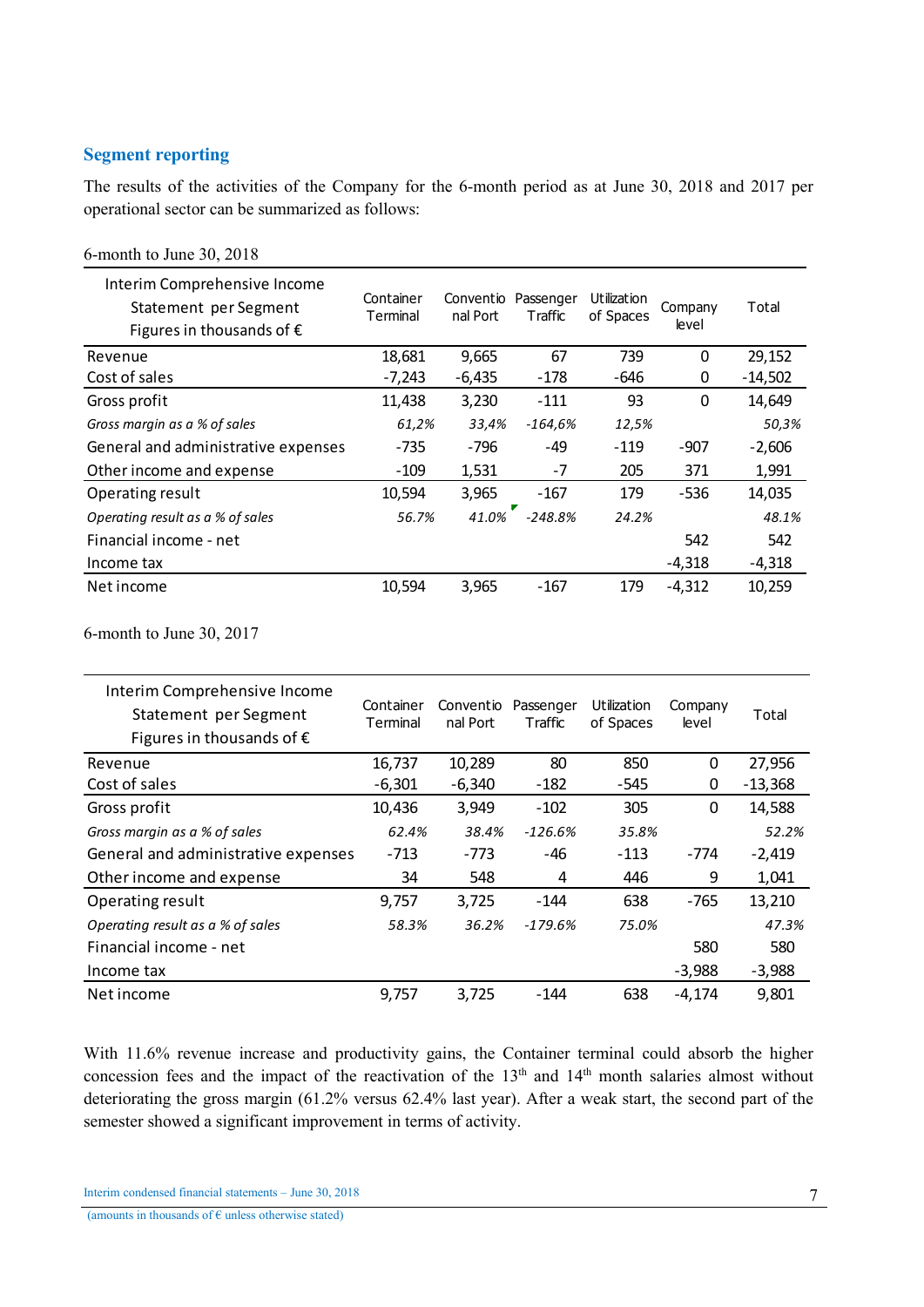The Conventional cargo was negatively impacted by adverse conditions in the first six months of 2018, due to lacklustre performance of some key bulk commodities. This led to a decrease in revenue of 6.1% compared to the same period last year. However, significant productivity gains have been achieved, allowing an improvement of the Operating result by 6.2% when compared to the first six months of 2017.

# Liquidity and Capital Resources

The following table provides a summary of the Company's cash flows for the 6-month periods as at June 30, 2017 and June 30, 2018 (figures in thousands of  $\epsilon$ ):

| Interim condensed Cashflow Statement                    | Six month period |           |
|---------------------------------------------------------|------------------|-----------|
|                                                         | June 30,         | June 30,  |
| Figures in thousands of $\epsilon$                      | 2018             | 2017      |
|                                                         |                  |           |
| Net income                                              | 10,259           | 9,801     |
| Depreciation and amortization                           | 1,986            | 1,912     |
| Income tax                                              | 4,318            | 3,988     |
| Finance income net                                      | $-542$           | $-580$    |
| Other non cash items                                    | $-2$             | 453       |
| Cash generated by the operations before working capital | 16,018           | 15,575    |
| Working capital requirement                             | -671             | $-1,468$  |
| Income tax paid and financial income net                | 482              | 369       |
| Purchase of property plant and equipment                | $-1,582$         | $-749$    |
|                                                         |                  |           |
| Variation in cash generated by operation                | 14,246           | 13,727    |
|                                                         |                  |           |
| Sale (purchase) of financial assets                     | 9,436            | $-24,673$ |
| Purchase of financial instruments linked to             |                  |           |
| concession agreement                                    | $-10,000$        |           |
| Variation in cash and cash equivalent                   | 13,681           | $-10,946$ |
|                                                         |                  |           |
| Cash and cash equivalent beginning of the period        | 80,889           | 48,458    |
| Cash and cash equivalent end of the period              | 94,570           | 37,512    |

During the 6-month period to June 30, 2018, the cash generated from operations before working capital requirements amounted to  $\epsilon$  16.0 million compared to  $\epsilon$  15.6 million for the same period last year.

The working capital requirement was  $\epsilon$  0.7 million compared to  $\epsilon$  1.5 million in the same period last year despite the increased revenue. The Company generally receives advance payments for services which are settled at regular intervals thus limiting the working capital requirements.

During the period, the Capex amounting to  $\epsilon$  1.6 million was mainly related the construction of a new drainage network decided in 2017. The first significant capital expenditures are expected toward the end of the year.

Interim condensed financial statements – June 30, 2018

(amounts in thousands of  $\epsilon$  unless otherwise stated)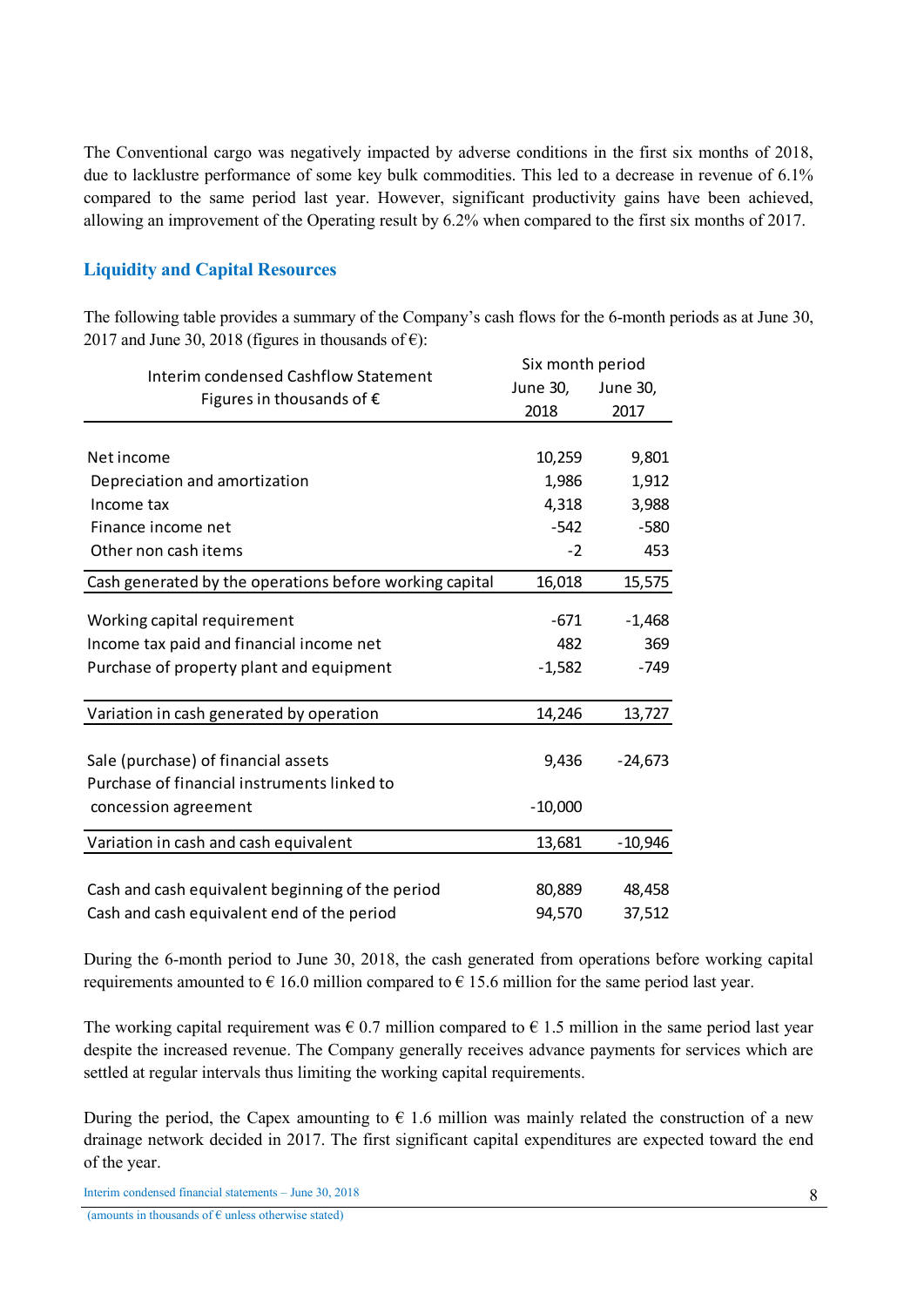The variation in cash was  $\epsilon$  13.7 million during the 6-month period ended June 30, 2018 versus  $\epsilon$  -10.9 million in the same period last year.

As part of the concession agreement, the Company put  $\epsilon$  10.0 million of cash in an escrow account. This amount constitutes a guarantee to the benefit of the Greek State for the concession fee to be paid. As at December 31, 2017 the Company held  $\epsilon$  9.4 million in deposits for periods longer than 3 months that have been converted into cash in 2018.

As at June 30, 2018, cash and cash equivalents - excluding restricted cash and deposits for periods longer than three months classified in financial assets - totalled  $\epsilon$  94.6 million compared to  $\epsilon$  80.9 million as at December 31, 2017. The Company does not have any borrowing outstanding.

# Risk Factors

For a comprehensive discussion of the important factors that could impact the Company's operating results, please refer to the Company's annual financial statements. Risks inherent to the Port industry and specific to the Company include, but are not limited to, risks associated with the following matters:

- Evolution of the worldwide / Greek / Central Macedonia / Thessaloniki economies
- Failure to meet customer expectations
- Access and quality of the road and railways infrastructure to / from the Port
- Increasing competition from other Ports and other modes of containers and commodities transportation.
- Changes in the strategy of liners and chargers
- Inheritance of environmental issues
- Greek Government policy and actions contrary to the interests of the Company
- Decision of the Greek State as a minority shareholder not in line with other shareholders' strategy and objectives
- Controlling shareholders having interests that conflict with those of the holders of the securities.
- Bankruptcy or liquidity issues of Greek banks
- Greek law regarding investment limits
- Liquidity and price of the securities depending on an active trading market
- Decision regarding dividend policy in the future
- Related party transactions not at arm's length
- Climate risk and natural disasters
- Inability to retain key personnel or attract and retain highly qualified personnel
- Inability to secure a management service contract with a service provider having adequate port management expertise
- Wage increases, strikes and labour disruptions.
- Death / injury of Port or third parties' employees
- Operating assets aging and requiring repair or replacement
- New equipment not operating as designed
- Evolution of vessels making equipment obsolete / not adapted
- Management information systems and internal control systems less developed than those of similar companies
- Congestion

Interim condensed financial statements – June 30, 2018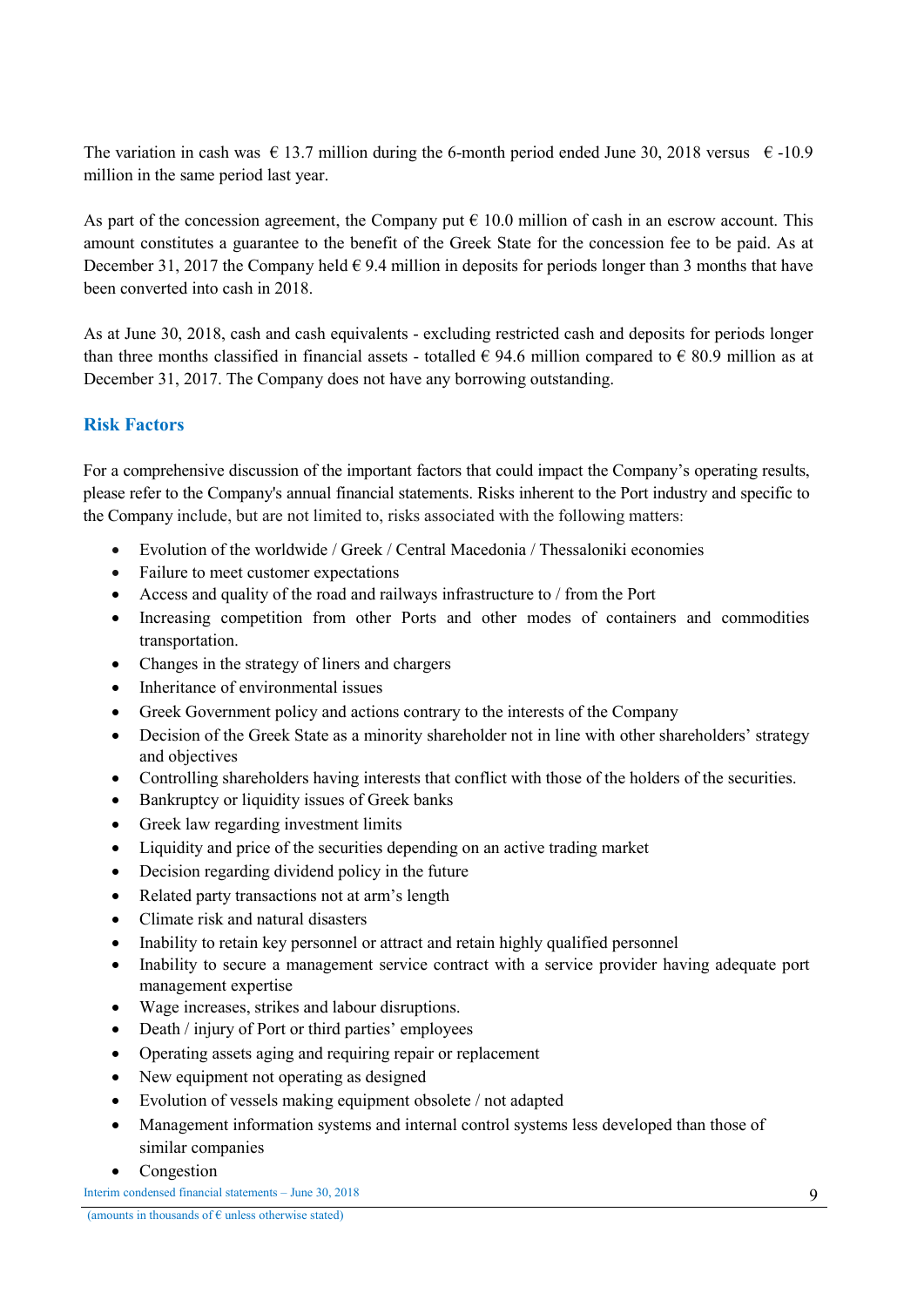- Dependence on customs authorities for the timely provision of our services
- Non-compliance with ISPS and other regulations
- Product liability and claims
- Third party cyberattacks
- Terrorist attacks

# Related-Party Transactions

For details of related-party transactions, please refer to Note 14 of the condensed interim financial statements.

# Capital Stock

As at June 30, 2018, the capital stock of the Company amounted to  $\epsilon$  30.2 million, divided into 10,080,000 common shares. The common shares of the Company are distributed as follows:

|                                                                    | Number of  | %     |
|--------------------------------------------------------------------|------------|-------|
|                                                                    | shares     |       |
| Common shares held directly or indirectly by principal shareholder | 6,753,600  | 67.0% |
| Common shares held by Hellenic Republic Asset Development Fund     | 732,594    | 7.3%  |
| Common shares held by the Public                                   | 2,593,806  | 25.7% |
| Total common shares issued and outstanding                         | 10,080,000 | 100%  |

# Critical Accounting Estimates

The interim condensed financial statements have been prepared in accordance with IFRS. The Company's significant accounting policies are described in Notes 1 to 5.21 of the 2017 annual financial statements.

# Non-IFRS measures

EBITDA represents Net income before financial income and expense, income taxes, depreciation and amortization. EBITDA is a non-IFRS quantitative measure used to assist in the assessment of the Company's ability to generate cash from its operations. The Company believes that the presentation of EBITDA is useful to investors because it is frequently used by securities analysts, investors and other interested parties in the evaluation of companies in the port industry. EBITDA is not defined in IFRS and should not be considered to be an alternative to Net income for the period or Operating result or any other financial metric required by such accounting principles.

Reconciliation of EBITDA is as follows: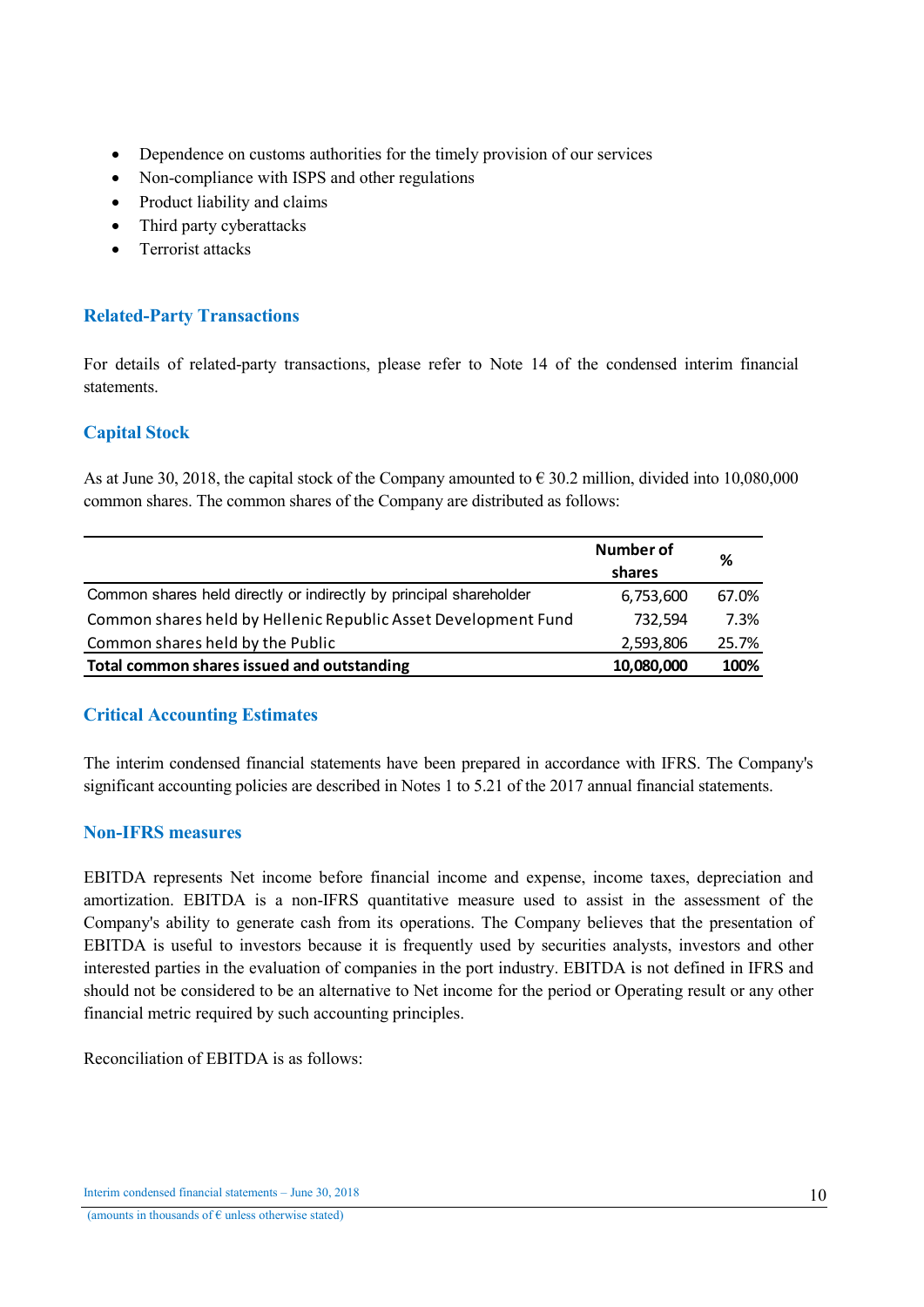|                                    |                         | 6-month period<br>ended |  |  |
|------------------------------------|-------------------------|-------------------------|--|--|
| Figures in thousands of $\epsilon$ | <b>June 30,</b><br>2018 | <b>June 30,</b><br>2017 |  |  |
| Operating result                   | 14,035                  | 13,210                  |  |  |
| Depreciation and amortization      | 1.986                   | 1,912                   |  |  |
| <b>EBITDA</b>                      | 16,020                  | 15,122                  |  |  |

During the 6-month period ended June 30, 2018, the EBITDA was  $\epsilon$  16.0 million versus  $\epsilon$  15.1 million for the same period last year, a 5.9% increase. This increase in EBITDA is in line with the improved operating result and the stability of the depreciation expense.

# Litigation and claims

Generally, the Company is subject to legal proceedings, claims and legal action arising in the ordinary course of business. The Company's Management does not expect that the ultimate costs to resolve these matters will have a material adverse effect on the Company's financial position, results of operations or cash flows. As disclosed in note 8.27 of the financial statements of the Company as at December 31, 2017, the Company is involved in certain litigations including (i) a claim from the Customs Office of Thessaloniki regarding cigarette cargoes and (ii) a claim relating to the call for tenders for the construction of floating parking lots in the Port.

### Subsequent Events

There are no post balance sheet events to be reported.

### **Outlook**

The Company's business strategy is to strengthen safety, improve quality of service and customer satisfaction and enhance productivity through better organization, training and state of the art equipment. The challenge will be to make the Port an agile organization able to cope with a rapidly changing environment and to identify new services and new opportunities. The Company considers that it has the human resources, the port management expertise and the financial capacity to successfully execute its strategy.

Thessaloniki, September 11, 2018

| The Chairman of BoD $\&$ | The Deputy Chairman of BoD | Appointed by the BoD             |
|--------------------------|----------------------------|----------------------------------|
| CEO of ThPA SA           | of ThPA SA                 | Member                           |
| Sotirios Theofanis       | Boris Wenzel               | Alexander-Wilhelm von Mellenthin |

ID Card No X 190719/03 Passport No.16AL811931 Passport No. LF8ZHTY23

Interim condensed financial statements – June 30, 2018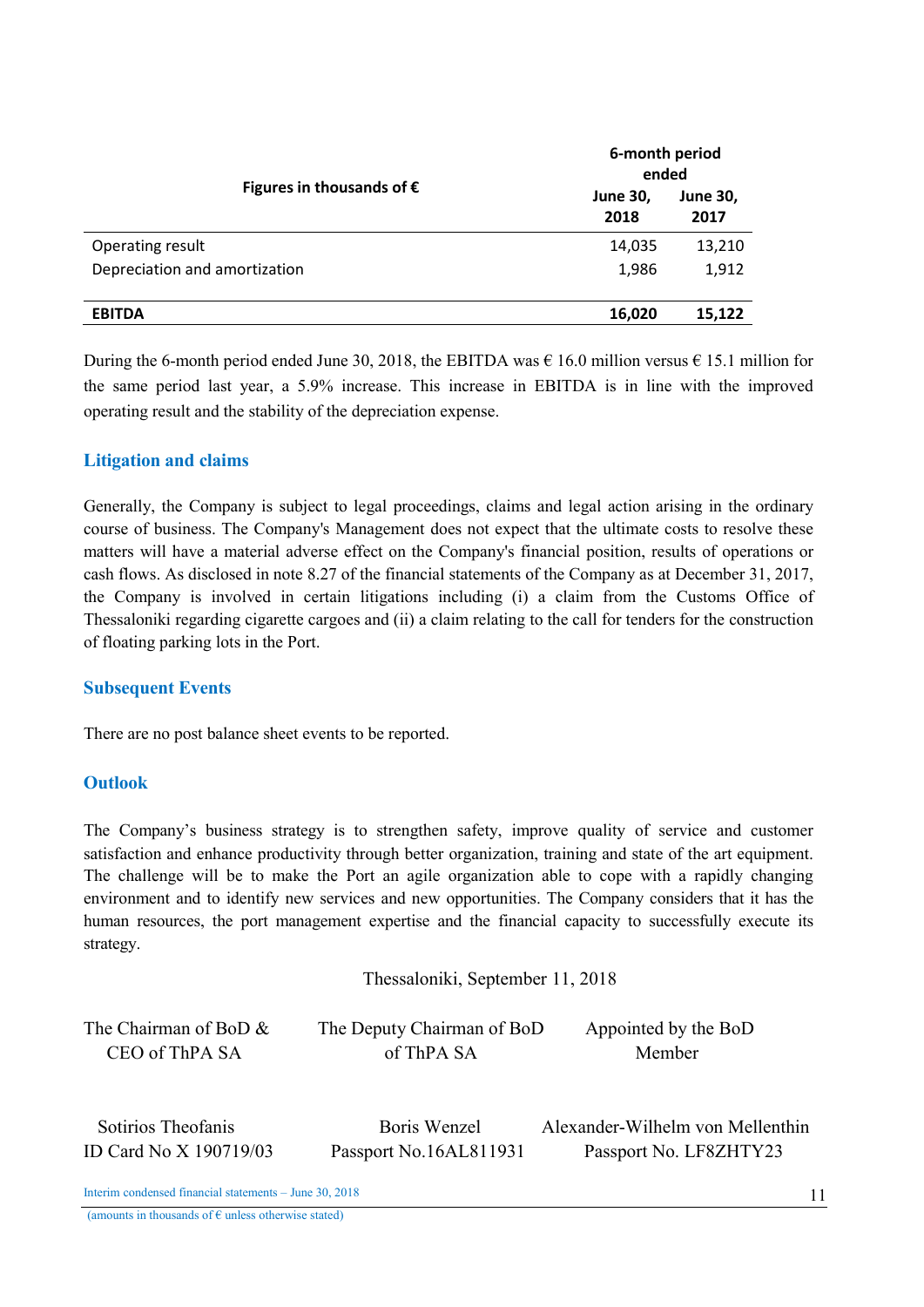

ERNST & YOUNG (HELLAS) Certified Auditors – Accountants S.A. Fax:+30 210 2886 905 8B Chimarras str., Maroussi 151 25 Athens, Greece

Tel: +30 210 2886 000 ey.com

# REPORT ON REVIEW OF INTERIM CONDENSED FINANCIAL INFORMATION

## To the Shareholders of "THESSALONIKI PORT AUTHORITY S.A."

## *Introduction*

We have reviewed the accompanying interim condensed statement of financial position of "THESSALONIKI PORT AUTHORITY S.A." as of 30 June 2018, and the related interim condensed statements of comprehensive income, changes in equity and cash flows for the six-month period then ended and the selected explanatory notes, that comprise the interim condensed financial information and which form an integral part of the six-month financial report required by Law 3556/2007. Management is responsible for the preparation and presentation of this interim financial information in accordance with International Financial Reporting Standards, as they have been endorsed by the European Union and applied to interim financial reporting (International Accounting Standard "IAS 34"). Our responsibility is to express a conclusion on this interim condensed financial information based on our review.

### *Scope of review*

We conducted our review in accordance with the International Standard on Review Engagements 2410, "Review of Interim Financial Information Performed by the Independent Auditor of the Entity". A review of interim financial information consists of making inquiries, primarily of persons responsible for financial and accounting matters, and applying analytical and other review procedures. A review is substantially less in scope than an audit conducted in accordance with International Standards on Auditing and consequently does not enable us to obtain assurance that we would become aware of all significant matters that might be identified in an audit. Accordingly, we do not express an audit opinion.

### *Conclusion*

Based on our review, nothing has come to our attention that causes us to believe that the accompanying interim condensed financial information is not prepared, in all material respects, in accordance with IAS 34.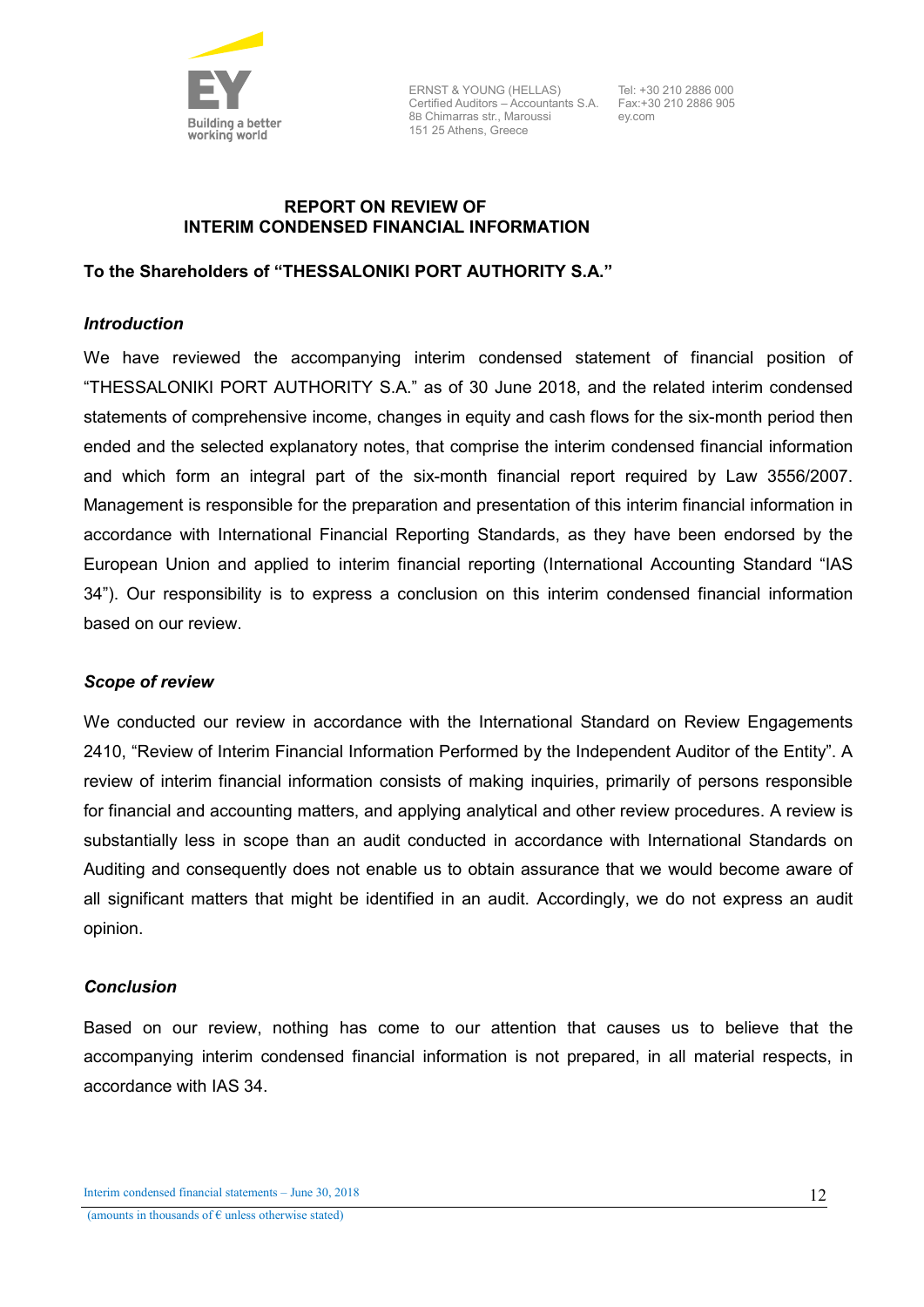

ERNST & YOUNG (HELLAS) Certified Auditors – Accountants S.A. 8B Chimarras str., Maroussi 151 25 Athens, Greece

Tel: +30 210 2886 000 Fax:+30 210 2886 905 ey.com

# *Report on other legal and regulatory matters*

Our review has not identified any inconsistency between the other information contained in the sixmonth financial report prepared in accordance with article 5 of Law 3556/2007 and the accompanying interim condensed financial information.

> Athens, 11 September 2018 THE CERTIFIED AUDITOR ACCOUNTANT

> > SOFIA KALOMENIDES S.O.E.L. R.N. 13301

ERNST & YOUNG (HELLAS) CERTIFIED AUDITORS ACCOUNTANTS S.A. Chimarras 8B Maroussi, 151 25, Greece COMPANY S.O.E.L. R.N. 107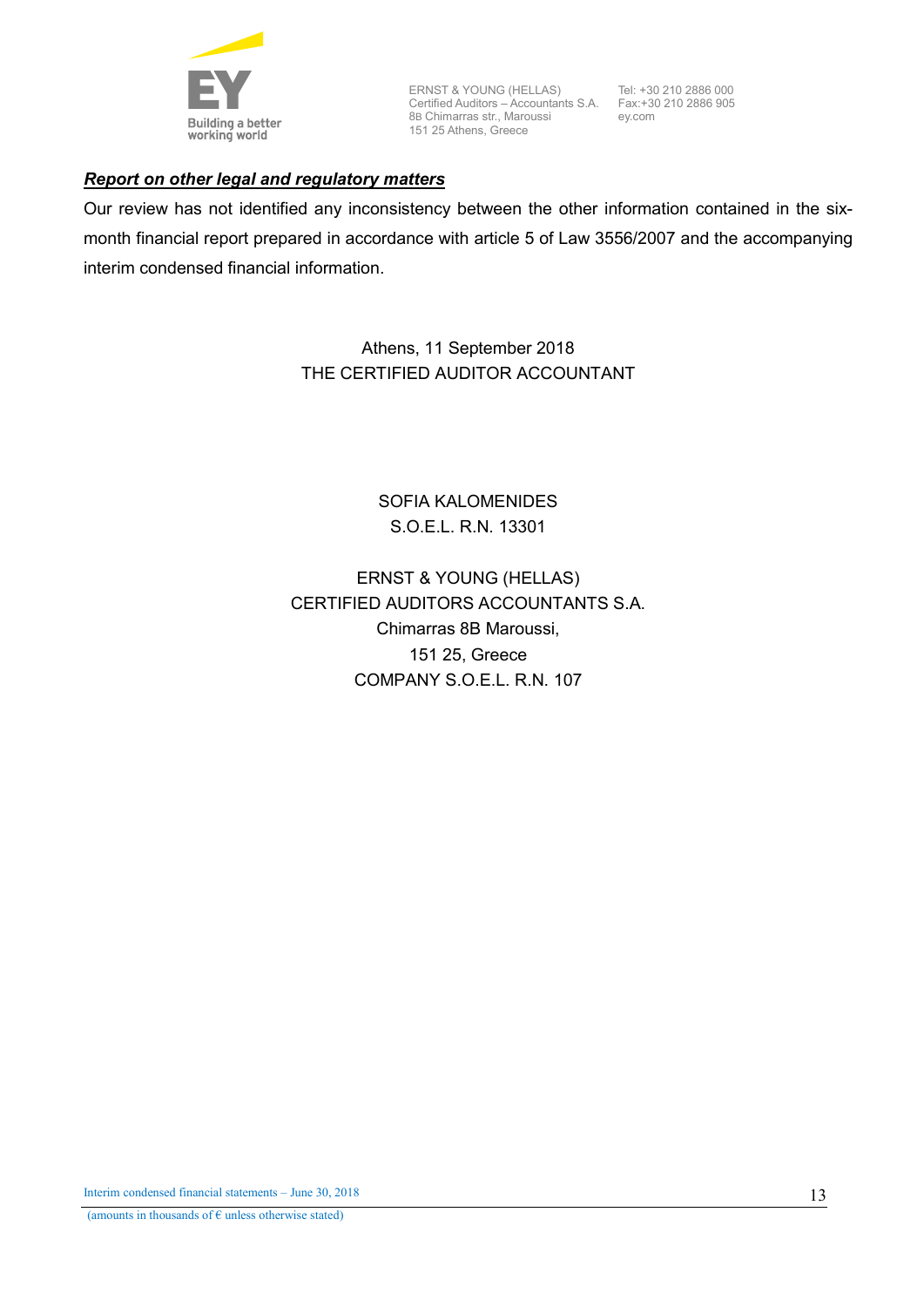# Thessaloniki Port Authority Interim condensed balance sheet as at June 30, 2018 **Assets**

| Figures in thousands of $\epsilon$ | <b>Note</b> | <b>June 30,</b><br>2018 | <b>December</b><br>31, 2017 |
|------------------------------------|-------------|-------------------------|-----------------------------|
| <b>ASSETS</b>                      |             |                         |                             |
| <b>Non-current assets</b>          |             |                         |                             |
| Property, plant and equipment      | 5           | 44,847                  | 45,197                      |
| Intangible assets                  | 5           | 658                     | 754                         |
| Deferred income tax assets         |             | 5,473                   | 5,795                       |
| Restricted cash                    | 7           | 10,000                  |                             |
| Other non-current assets           |             | 3,065                   | 3,065                       |
|                                    |             | 64,043                  | 54,811                      |
| <b>Current assets</b>              |             |                         |                             |
| Inventories, net                   |             | 1,692                   | 1,806                       |
| Trade receivables, net             | 6           | 4,317                   | 3,664                       |
| Other current assets               |             | 4,336                   | 4,677                       |
| Other financial assets             | 7           |                         | 9,436                       |
| Cash and cash equivalent           | 7           | 94,570                  | 80,889                      |
|                                    |             | 104,915                 | 100,472                     |
|                                    |             |                         |                             |
| <b>Total assets</b>                |             | 168,958                 | 155,283                     |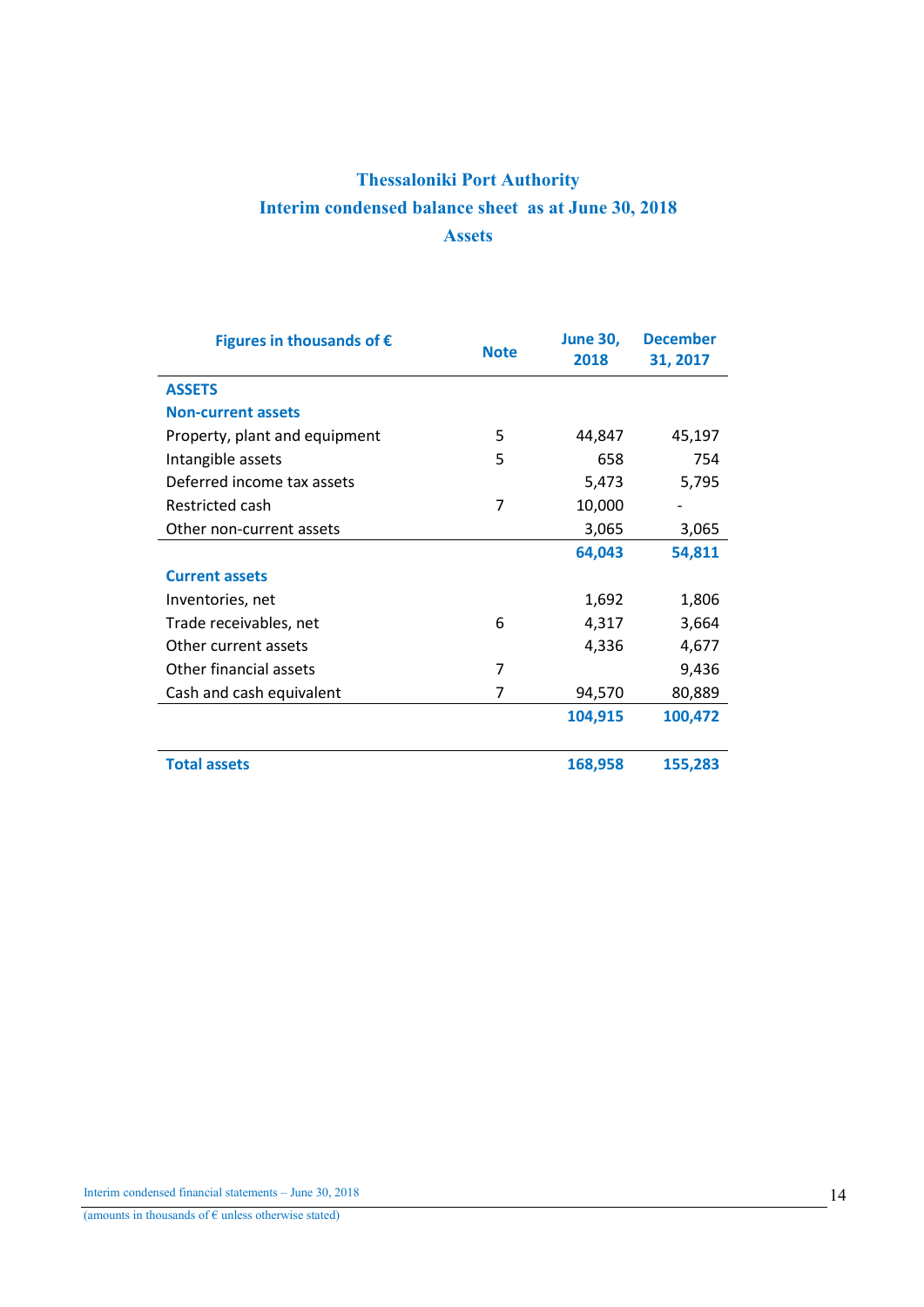# Thessaloniki Port Authority Interim condensed balance sheet as at June 30, 2018 Equity and Liabilities

| Figures in thousands of $\epsilon$                       |             | <b>June 30,</b> | <b>December</b> |
|----------------------------------------------------------|-------------|-----------------|-----------------|
|                                                          | <b>Note</b> | 2018            | 31, 2017        |
| <b>EQUITY</b>                                            |             |                 |                 |
| Share capital                                            | 8           | 30,240          | 30,240          |
| Share premium and retained earnings                      | 8           | 47,984          | 65,350          |
| Other reserves                                           | 8           | 65,350          | 42,261          |
|                                                          |             | 143,574         | 137,852         |
| <b>LIABILITIES</b>                                       |             |                 |                 |
| <b>Non-current liabilities</b>                           |             |                 |                 |
| Leasehold deposits received                              |             | 124             | 124             |
| Pension and other provisions for liabilities and charges | 15          | 5,882           | 5,649           |
|                                                          |             | 6,005           | 5,773           |
| <b>Current liabilities</b>                               |             |                 |                 |
| Trade payables                                           |             | 1,636           | 2,396           |
| Customer advances                                        |             | 2,925           | 2,995           |
| Current income tax liability                             |             | 5,255           | 1,327           |
| Other current liabilities                                | 8           | 9,563           | 4,941           |
|                                                          |             | 19,378          | 11,658          |
|                                                          |             |                 |                 |
| <b>Total equity and liabilities</b>                      |             | 168,958         | 155,283         |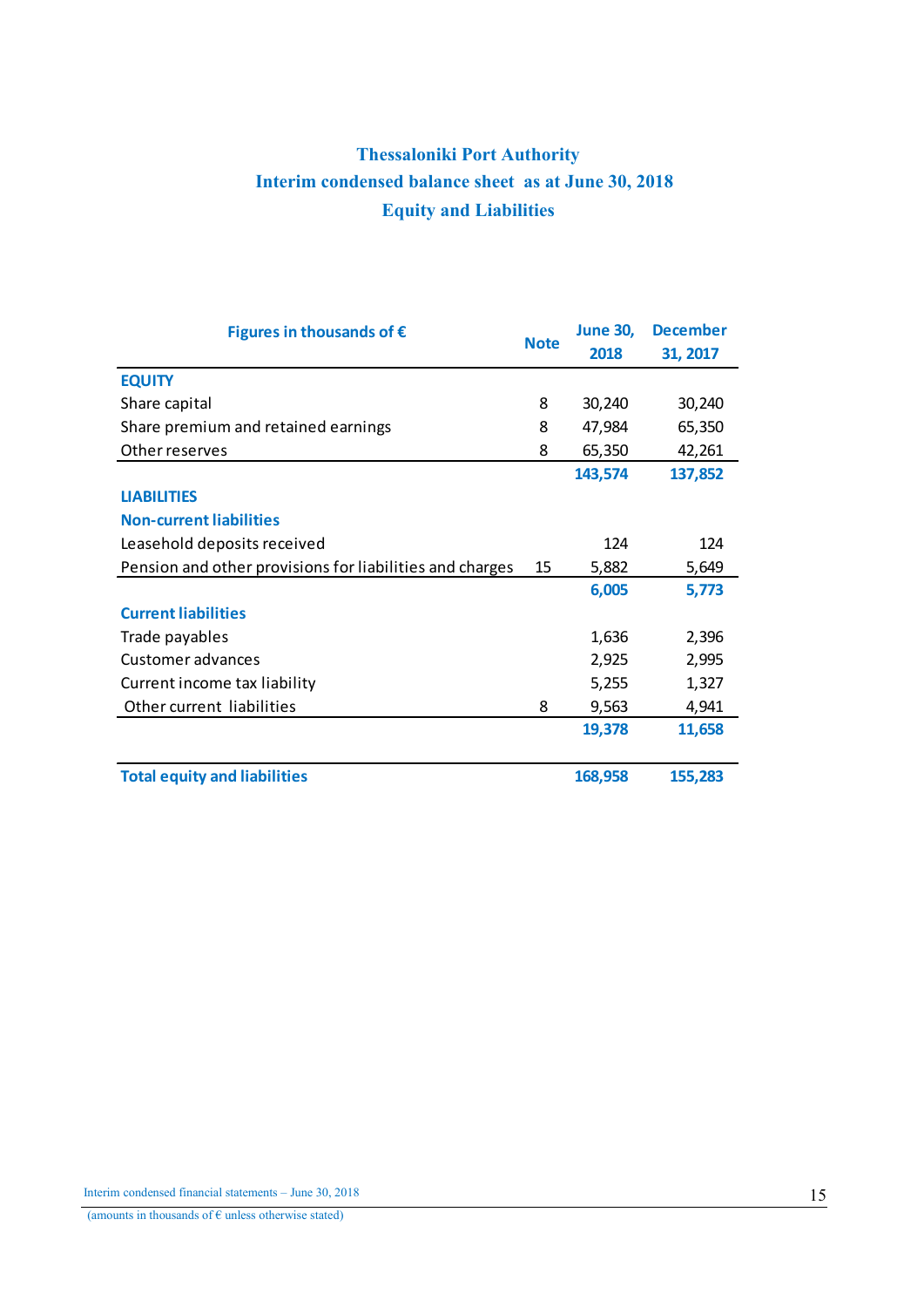# Thessaloniki Port Authority

Interim condensed income statement for the 6-month period ended June 30, 2018

|                                     |             | 6-month period to |                 |  |  |
|-------------------------------------|-------------|-------------------|-----------------|--|--|
| Figures in thousands of $\epsilon$  | <b>Note</b> | <b>June 30,</b>   | <b>June 30,</b> |  |  |
|                                     |             | 2018              | 2017            |  |  |
|                                     |             |                   |                 |  |  |
| Revenue                             | 9           | 29,152            | 27,956          |  |  |
| Cost of sales                       |             | $-14,502$         | $-13,368$       |  |  |
| <b>Gross profit</b>                 |             | 14,650            | 14,588          |  |  |
| General and administrative expenses |             | $-2,606$          | $-2,419$        |  |  |
| Other income and expense            | 10          | 1,991             | 1,041           |  |  |
| <b>Operating result</b>             |             | 14,035            | 13,210          |  |  |
| Financial income - net              | 12          | 542               | 579             |  |  |
| <b>Profit before income tax</b>     |             | 14,577            | 13,789          |  |  |
| Income tax                          | 13          | $-4,318$          | $-3,988$        |  |  |
| <b>Net income</b>                   |             | 10,259            | 9,801           |  |  |
| Earnings per share                  | 16          | 1.02              | 0.97            |  |  |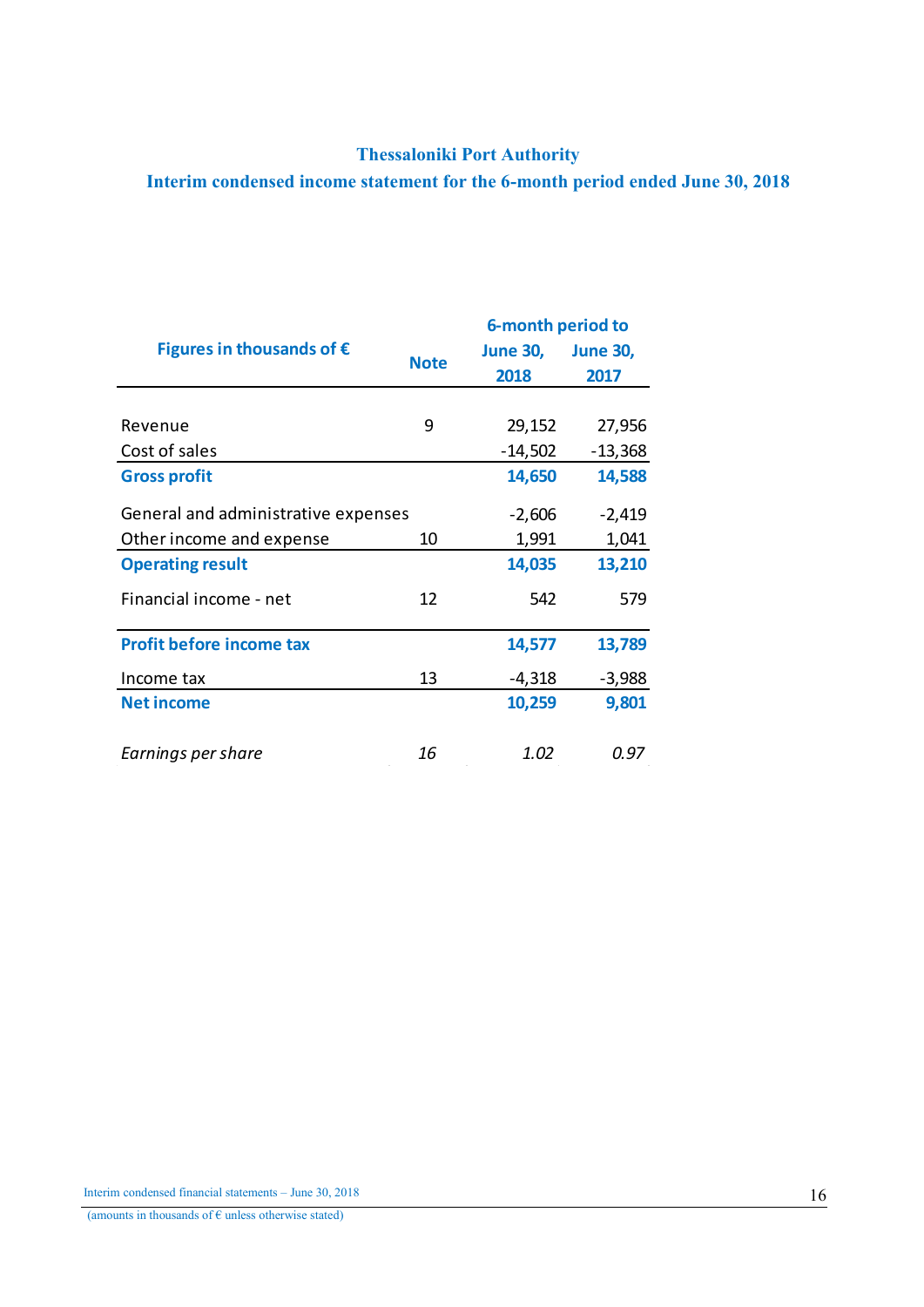# Thessaloniki Port Authority Interim condensed statement of changes in equity

| Figures in thousands of $\epsilon$    | <b>Share capital</b> | <b>Share</b><br>premium and<br>retained<br>earnings | <b>Other</b><br><b>reserves</b> | <b>Total</b><br>equity |
|---------------------------------------|----------------------|-----------------------------------------------------|---------------------------------|------------------------|
| <b>Balance at January 1, 2017</b>     | 30,240               | 40,170                                              | 65,045                          | 135,455                |
| Net income                            |                      | 9,801                                               |                                 | 9,801                  |
| Dividend distributed                  |                      |                                                     |                                 | 0                      |
| Net income allocated to reserves      |                      |                                                     |                                 | 0                      |
| Other comprehensive income net of tax |                      |                                                     | 63                              | 63                     |
| <b>Balance at June 30, 2017</b>       | 30,240               | 49,971                                              | 65,108                          | 145,320                |
| Net Loss                              |                      | $-2,558$                                            |                                 | $-2,558$               |
| Dividend distributed                  |                      | -4,939                                              |                                 | $-4,939$               |
| Net income allocated to reserves      |                      | $-242$                                              | 242                             | 0                      |
| Other comprehensive income net of tax |                      | 29                                                  |                                 | 29                     |
| <b>Balance at December 31, 2017</b>   | 30,240               | 42,261                                              | 65,350                          | 137,852                |
|                                       |                      |                                                     |                                 |                        |
| Net income                            |                      | 10,259                                              |                                 | 10,259                 |
| Dividend distributed                  |                      | $-4,536$                                            |                                 | $-4,536$               |
| <b>Balance at June 30, 2018</b>       | 30,240               | 47,984                                              | 65,350                          | 143,574                |

# Statement of comprehensive income

|                                          | 6-month period to |                 |  |  |
|------------------------------------------|-------------------|-----------------|--|--|
| Figures in thousands of $\epsilon$       | <b>June 30,</b>   | <b>June 30,</b> |  |  |
|                                          | 2018              | 2017            |  |  |
| Net income                               | 10,259            | 9,801           |  |  |
| Financial instruments available for sale |                   | 63              |  |  |
| Remeasurement of pension obligation      |                   |                 |  |  |
| <b>Comprehensive income</b>              | 10.259            | 9.864           |  |  |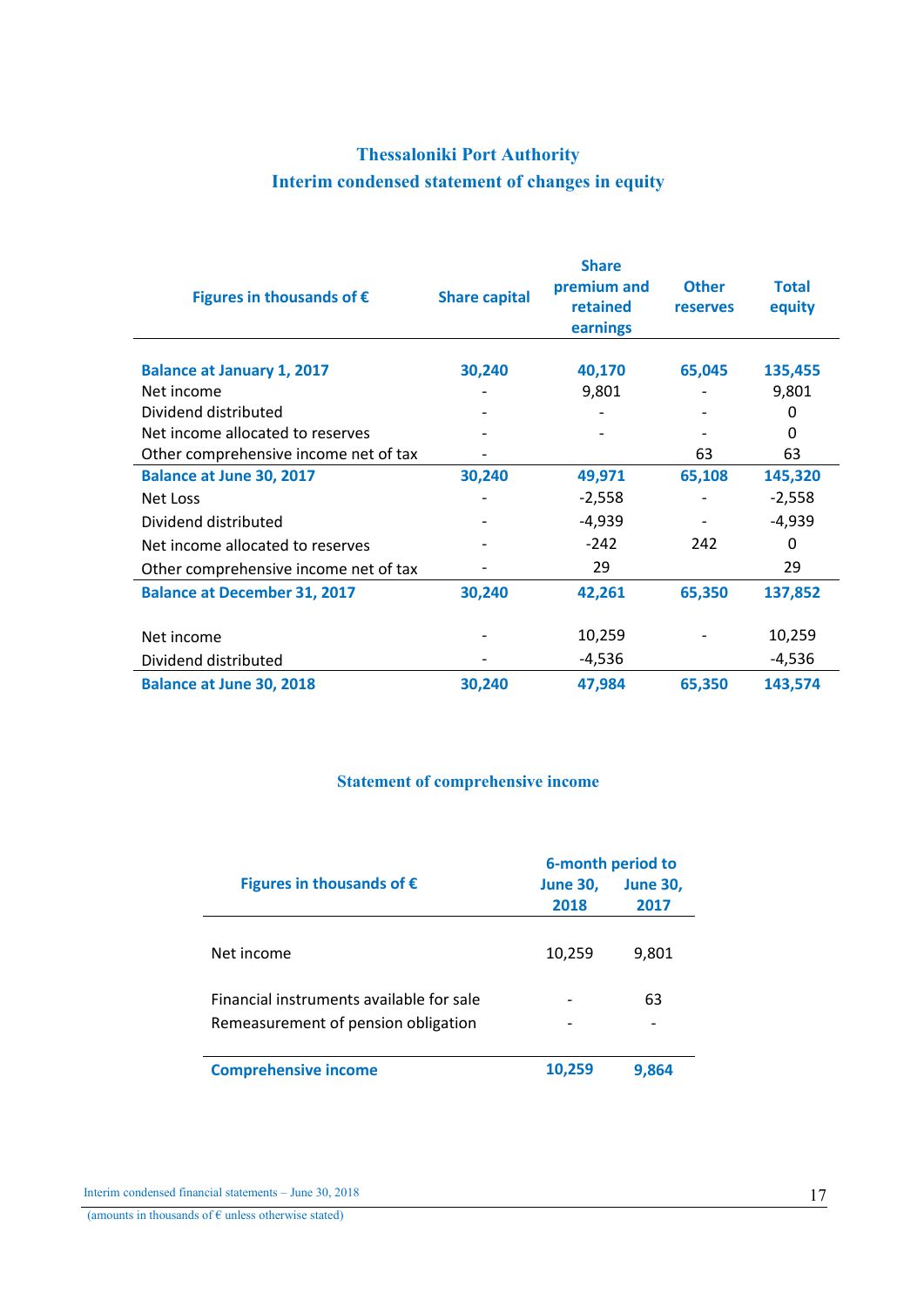# Thessaloniki Port Authority

# Interim condensed cash flow statement for the 6-month period June 30, 2018

|                                                                   |                | <b>Six month period ended</b> |                 |
|-------------------------------------------------------------------|----------------|-------------------------------|-----------------|
| Figures in thousands of $\epsilon$                                | <b>Note</b>    | <b>June 30,</b>               | <b>June 30,</b> |
|                                                                   |                | 2018                          | 2017            |
| <b>Net income</b>                                                 |                | 10,259                        | 9,801           |
| Adjustments for:                                                  |                |                               |                 |
| Depreciation and amortization                                     | 5              | 1,986                         | 1,912           |
| Non-cash changes in provisions and considerations payable         |                | 779                           | 495             |
| Share-based compensation expenses                                 |                |                               | $-39$           |
| Income tax                                                        | 13             | 4,318                         | 3,988           |
| Financial income, net                                             |                | $-542$                        | $-580$          |
| <b>Cash generated from operations before changes</b>              |                |                               |                 |
| in operating assets and liabilities                               |                | 16,799                        | 15,578          |
| Changes in operating assets and liabilities :                     |                |                               |                 |
| Inventories                                                       |                | 115                           | $-58$           |
| Trade accounts receivable and other receivables                   |                | $-44$                         | 528             |
| Trade accounts payable and other payables                         |                | $-1,524$                      | $-1,942$        |
| <b>Cash generated from operations</b>                             |                | 15,346                        | 14,106          |
| Interest paid, net                                                |                | -26                           | -1              |
| Income tax paid                                                   |                |                               |                 |
| Net cash flow from operating activities (a)                       |                | 15,319                        | 14,104          |
| Purchase of property, plant and equipment                         | 5              | $-1,582$                      | -749            |
| Sale of financial instruments available for sale                  |                |                               | 488             |
| Purchase of financial instruments related to concession agreement | 7              | $-10,000$                     |                 |
| Sale (purchase) of financial assets                               |                | 9,436                         | $-25,161$       |
| Interest and related income collected                             |                | 508                           | 370             |
| Net cash (used in) investing activities (b)                       |                | $-1,638$                      | $-25,051$       |
| Proceeds from issuance (repayments) of borrowings                 |                |                               |                 |
| Dividends paid                                                    |                |                               |                 |
| Net cash generated from / (used in) investing activities (c)      |                | $\qquad \qquad \blacksquare$  |                 |
| Net increase in cash and cash equivalents (a) $+ (b) + (c)$       |                | 13,681                        | $-10,947$       |
| Cash and cash equivalents at beginning of the period              |                | 80,889                        | 48,458          |
| Cash and cash equivalents at end of the period                    | $\overline{7}$ | 94,570                        | 37,512          |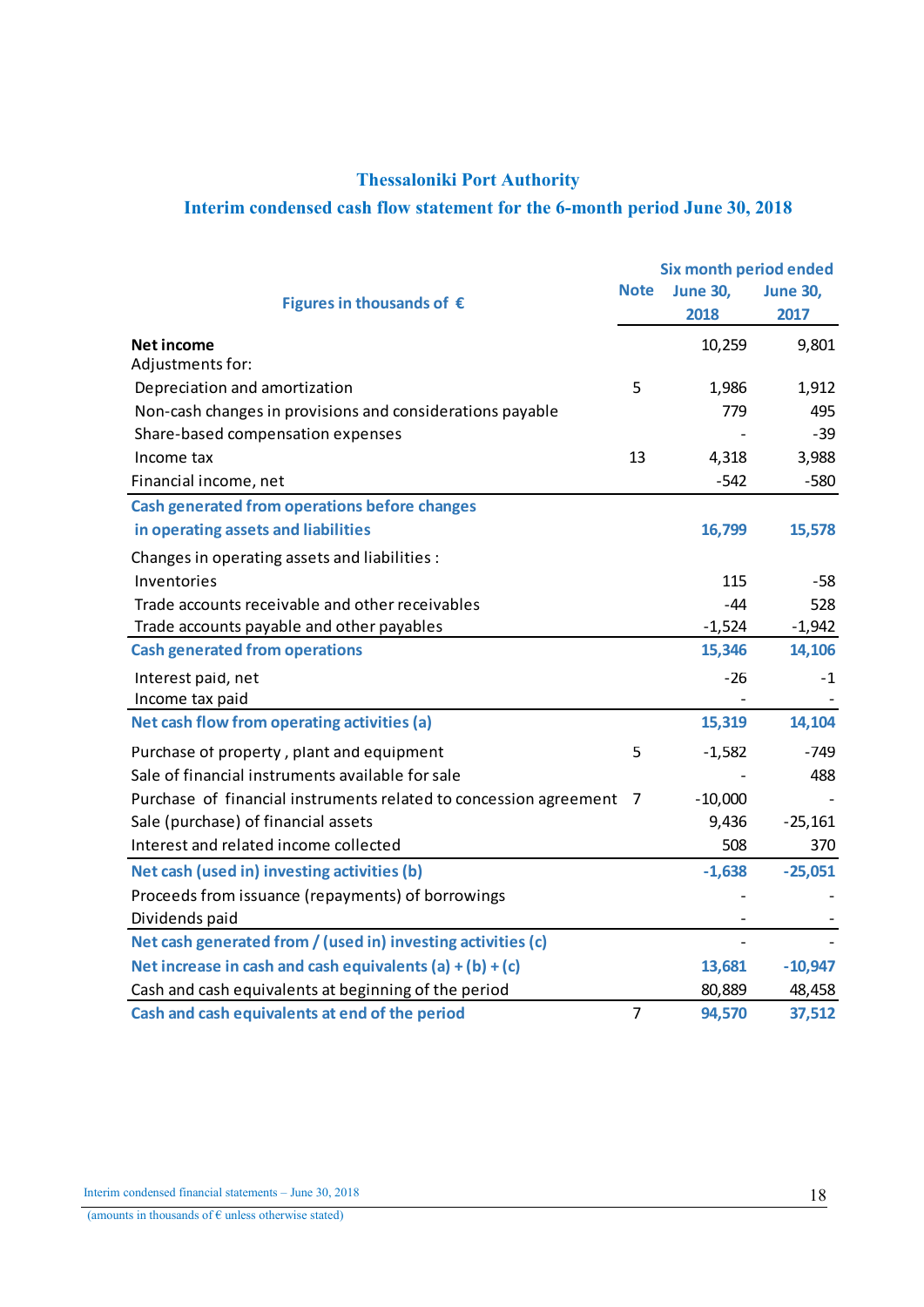# Selected notes to the interim condensed financial statements as at June 30, 2018

## 1. Basis of preparation

These interim condensed financial statements have been prepared in accordance with IAS 34, Interim Financial Reporting. Because all the disclosures required by IFRS are not included, these interim statements should be read in conjunction with the audited financial statements of Thessaloniki Port Authority Public Limited Company for the year ended December 31, 2017.

Except when otherwise stated, all amounts are presented in thousands of Euro ( $\epsilon$ ). The Euro ( $\epsilon$ ) is the functional and the presentation currency of the Company.

## 2. Selected notes on critical accounting policies and new accounting pronouncements

## 2.1.Accounting policies

The accounting policies have been consistently applied with those of the annual financial statements for the year ended December 31, 2017 except for the income tax expense which, in accordance with IAS 34, is recognized based on Management's best estimate of the average effective annual income tax rate expected for the full financial year (see note 13).

## 2.2.Seasonal fluctuations

Ports typically experiences a low season in spring and summer months and peaks in autumn and before year end. During summer time many factories are on a collective leave resulting in low demand for logistic services, especially for export services. The peak transportation season starts in autumn and the active transportation time usually lasts until Christmas. After Christmas and the New Year, activity decreases and the volume of shipped cargo slows down. The port activity is also affected by the seasonality in the agricultural sector. As a result, of these seasonal fluctuations, the financial performance of the Company for the first 6-months does not necessarily reflects the performance of the Company on a full year basis.

### 2.3.Liquidity

The Company is committed to a capital expenditure program amounting to  $\epsilon$  180 million to be performed no later than March 2026. The Company believes that it will have adequate financial resources to implement this program.

### 2.4.Impairment testing and useful life of the assets

The Company performed impairment tests at the level of its identified cash generated units, the impairment test involves comparing the carrying value of the Company's long-lived assets with the corresponding expected discounted cash flows generation as at December 31, 2017. The Company also reassessed the useful life of its assets considering the new capex plan. Based on the internal forecasts and projections made and the revision of the useful life of certain assets, an impairment charge and an accelerated depreciation expense were recognized as at December 31, 2017 for an amount of  $\epsilon$  6 million.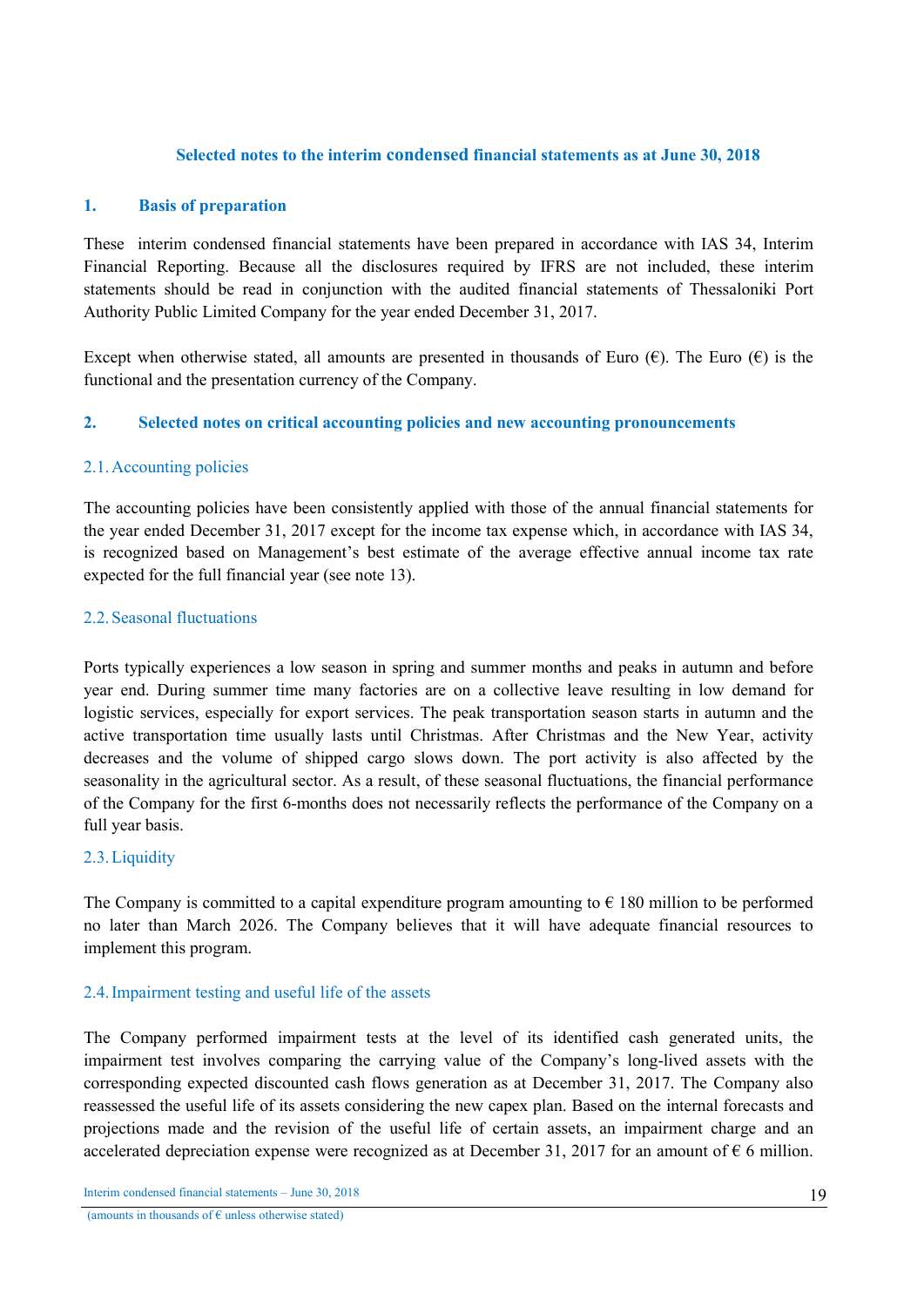Based on the latest information available, the Company considers that there is no triggering event which would justify an impairment testing as at June 30, 2018.

# 2.5.New accounting pronouncements

Standards, amendments and interpretations to existing standards that were adopted by the Company during the period with no material impact on the financial statements include:

- IFRS 9, Financial instruments Classification of financial assets and financial liabilities (January 1, 2018) ;
- IFRS 15, Revenue from contracts with customers (January 1, 2018) ;
- Annual improvement 2014-2016; amendments to IFRS 1 and IAS 28.

IFRS 9, Financial instruments - The Company's policy is not to enter into complex financial instruments. When measuring expected credit losses, the Company considers the risk or probability that a credit loss occurs by reflecting the possibility that it may occur or not, even if the possibility of a credit loss occurring is very low. The adoption of IFRS 9 had no material impact on the classification or disclosures related to financial assets and financial liabilities.

IFRS 15, Revenue from contracts with customers - The Company generally accounts for revenue on the basis of the services provided, i.e. when the containers or the cargoes are loaded and unloaded. Customer rebates may apply when a customer reaches specified thresholds (number of containers or tons of cargoes). Rebates are treated as variable consideration. Variable consideration is included in the revenue at interim periods at the Company's best estimate, and only to the extent that it is highly probable that there will be no significant revenue reversal. The adoption of IFRS 15 had no material impact on revenue recognition for the Company.

Standards, amendments and interpretations to existing standards that are not yet mandatory effective and have not been early adopted by the Company include:

- $\bullet$  IFRS 16, Leases (January 1, 2019);
- Amendments to IAS 19;
- Annual improvement  $2014 2016$ ; amendments to IFRS 3, IFRS 11, IAS 23 and IAS 12.

IFRS 16, Leases - As disclosed in its annual financial statements as at December 31, 2017, the Company assessed that its existing concession arrangement did not fall within the scope of IFRIC 12 – Service concession arrangements. As a result, IFRS 16 will apply as of January 1, 2019 and the Company will have to recognize rights-of-use assets and lease liabilities in the context of its concession agreement. The amounts recognized as assets and liabilities are generally limited to fixed concession payments. The concession fees applicable to the Company are variable and function of revenue. The concession arrangement provides for a minimum amount payable but it is unlikely to apply. The Company is currently assessing whether certain variable lease payments are in-substance fixed leased payments given the relative stability and predictability of the revenue. Management has assessed that the asset and liability to be recognized as at January 1, 2019 should not exceed  $\epsilon$  65 million and that the EBITDA could be impacted positively by approximately  $\epsilon$  2.0 million each year going forward. The final amount will be determined as at January 1, 2019 and the final assumptions used will depend upon the general economy, the financial market and the situation of the Company regarding its other commitments as at January 1, 2019. As at June 30, 2018, except for the concession arrangement, the Company did not enter into significant operating leases or equivalent.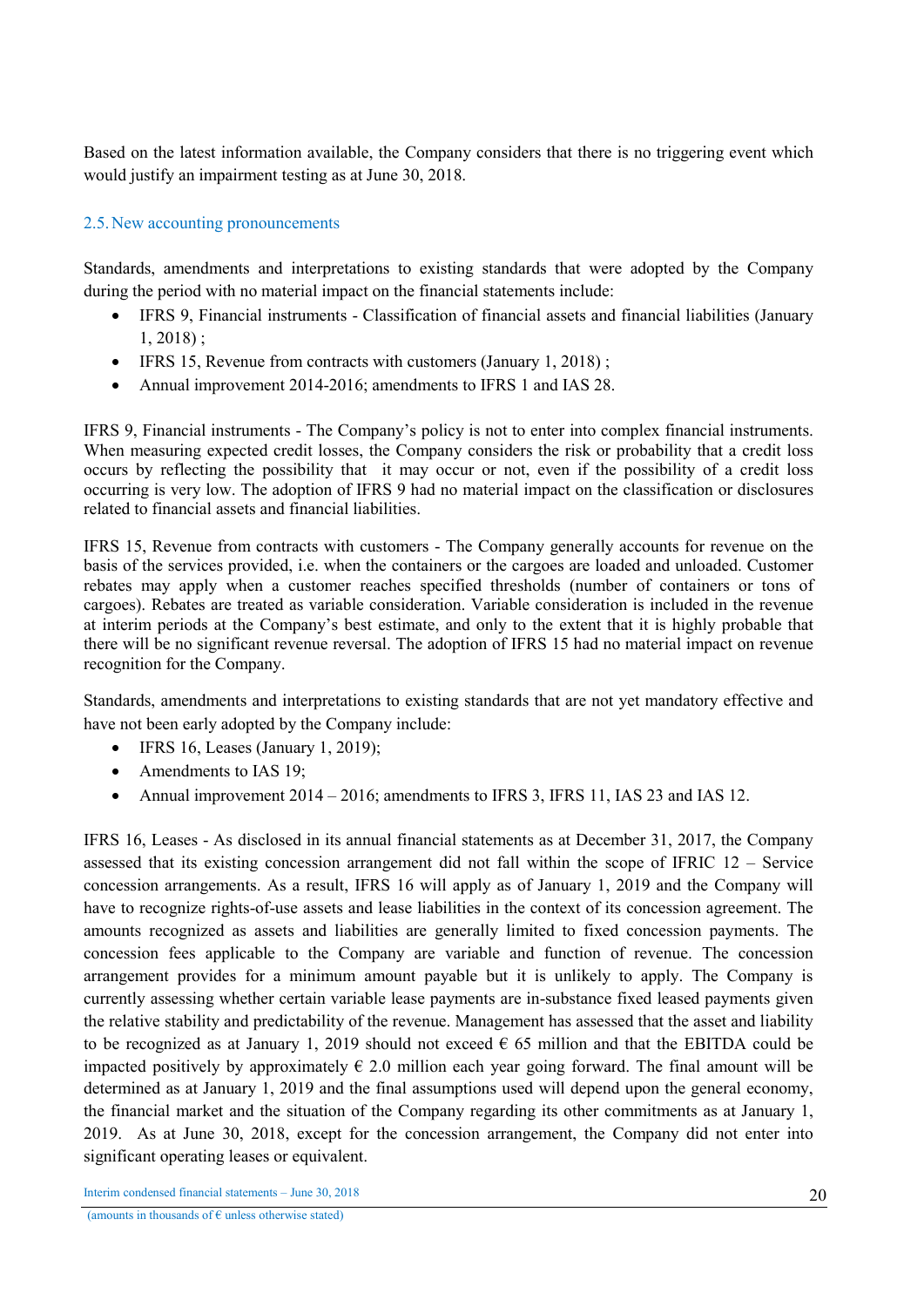The application of the other standards and amendments is not expected to have a material impact on the financial statements of the Company.

# 2.6.Significant events period

On March 23, 2018, as part of a privatisation process launched by the Greek State, 67% of the Company's share capital was transferred to South Europe Gateway Thessaloniki (SEGT) Limited, a consortium consisting in «Deutsche Invest Equity Partners GmbH», «Belterra Investments Ltd.» and «Terminal Link SAS». The consortium committed to a significant investment program dedicated to the completion of the Pier 6 Extension Plan with its deep-water berth and the equipment upgrade.

# 3. Financial risk management

The Company is exposed to a variety of financial risks through its activity, including financial counterparty risk and credit risk. The Company's cash and cash equivalent is placed in major Greek banks. The Company's management of cash is limited by the capital controls restrictions prevailing in Greece. The Company does not hold any financial instruments, to the exception of time deposits and cash at the bank.

# 4. Segment reporting

The Company operates in Greece, irrespective of the fact that its customer base includes international companies. Additionally, the Company does not engage in commercial or industrial activities other than the provision of services solely within the boundaries of the Port of Thessaloniki.

The Company's Management has identified the following four operating segments for disclosure:

- Container Terminal, The Conventional Port,
- Passenger Traffic,  $U$  Utilization of Spaces .

The business segment information for the 6-month periods ended June 30, 2017 and June 30, 2018 is as follows: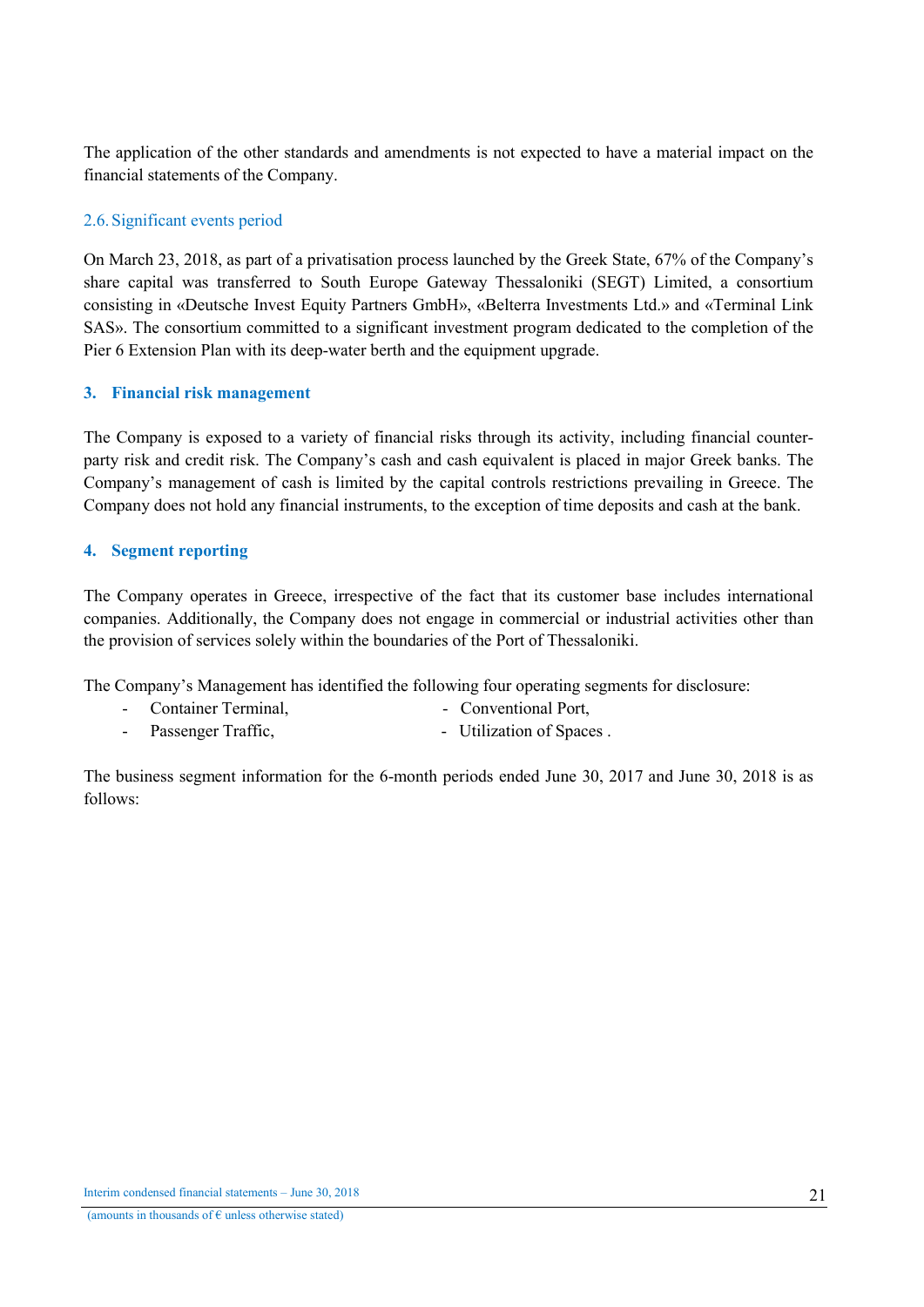# *6-month period to June 30,2018*

| <b>Interim Comprehensive Income</b>                                |                                     |                                    |                                    |                                 |                                |                   |
|--------------------------------------------------------------------|-------------------------------------|------------------------------------|------------------------------------|---------------------------------|--------------------------------|-------------------|
| <b>Statement per Segment</b><br>Figures in thousands of $\epsilon$ | <b>Container</b><br><b>Terminal</b> | <b>Conventional</b><br><b>Port</b> | <b>Passenger</b><br><b>Traffic</b> | <b>Utilization</b><br>of Spaces | <b>Company</b><br><b>level</b> | <b>Total</b>      |
| Revenue                                                            | 18,681                              | 9,665                              | 67                                 | 739                             | 0                              | 29,152            |
| Cost of sales                                                      | $-7,243$                            | $-6,435$                           | $-178$                             | -646                            | 0                              | 14,502            |
| <b>Gross profit</b>                                                | 11,438                              | 3,230                              | $-111$                             | 93                              | $\mathbf{0}$                   | 14,650            |
| General and administrative<br>expenses<br>Other income and expense | $-735$<br>$-109$                    | -796<br>1,531                      | -49<br>$-7$                        | $-119$<br>205                   | $-907$<br>371                  | $-2,606$<br>1,991 |
| <b>Operating result</b>                                            | 10,594                              | 3,965                              | $-167$                             | 179                             | $-536$                         | 14,035            |
| Financial income - net<br>Income tax                               |                                     |                                    |                                    |                                 | 542<br>$-4,318$                | 542<br>$-4,318$   |
| <b>Net income</b>                                                  | 10,594                              | 3,965                              | $-167$                             | 179                             | $-4.312$                       | 10,259            |

*6-month period to June 30,2017*

| <b>Interim Comprehensive Income</b>                                |                                     |                                    |                                    |                                 |                                |           |
|--------------------------------------------------------------------|-------------------------------------|------------------------------------|------------------------------------|---------------------------------|--------------------------------|-----------|
| <b>Statement per Segment</b><br>Figures in thousands of $\epsilon$ | <b>Container</b><br><b>Terminal</b> | <b>Conventional</b><br><b>Port</b> | <b>Passenger</b><br><b>Traffic</b> | <b>Utilization</b><br>of Spaces | <b>Company</b><br><b>level</b> | Total     |
| Revenue                                                            | 16,737                              | 10,289                             | 80                                 | 850                             | 0                              | 27,956    |
| Cost of sales                                                      | $-6,301$                            | $-6,340$                           | -182                               | $-545$                          | 0                              | $-13,368$ |
| <b>Gross profit</b>                                                | 10,436                              | 3,949                              | $-101$                             | 304                             | $\mathbf 0$                    | 14,588    |
|                                                                    |                                     |                                    |                                    |                                 |                                |           |
| General and administrative                                         |                                     |                                    |                                    |                                 |                                |           |
| expenses                                                           | $-713$                              | $-773$                             | -46                                | $-113$                          | -774                           | $-2,419$  |
| Other income and expense                                           | 34                                  | 548                                | 4                                  | 446                             | 9                              | 1,041     |
| <b>Operating result</b>                                            | 9,757                               | 3,725                              | $-144$                             | 638                             | $-765$                         | 13,210    |
|                                                                    |                                     |                                    |                                    |                                 |                                |           |
| Financial income - net                                             |                                     |                                    |                                    |                                 | 580                            | 580       |
| Income tax                                                         |                                     |                                    |                                    |                                 | -3,988                         | $-3,988$  |
| <b>Net income</b>                                                  | 9,757                               | 3,725                              | $-144$                             | 638                             | $-4,174$                       | 9,801     |

One customer accounts for more than 10% of total revenue. It is active in the operating segment "Container terminal" and represents 18.2%, of the total revenue.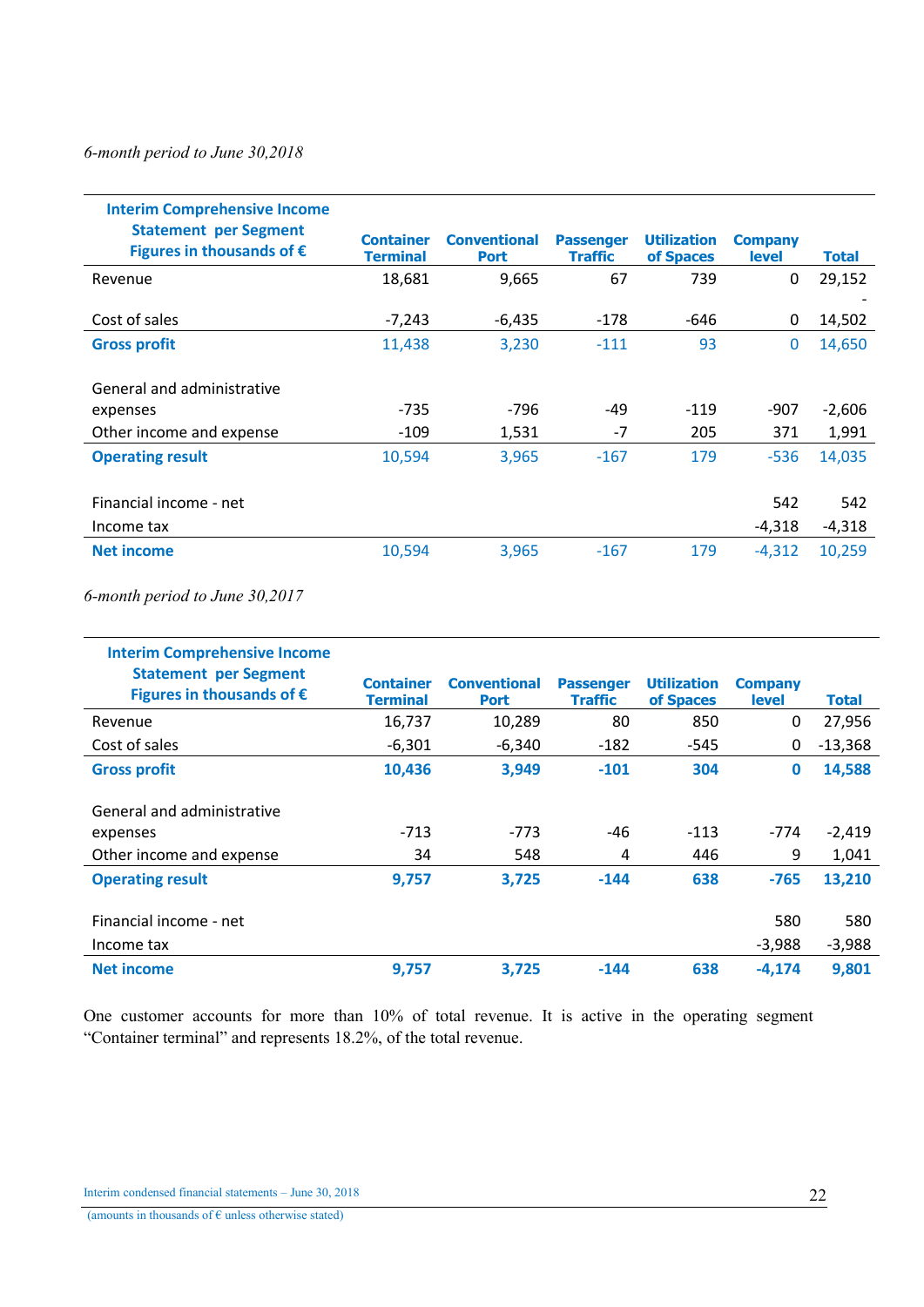# 5. Property, plant and equipment and intangible assets

| Figures in thousands of $\epsilon$                      | <b>Buildings-</b><br><b>Facilities</b> | <b>Machinery-</b><br><b>Mechanical</b><br><b>Equipment</b> | <b>Means of</b><br><b>Transportation</b> | <b>Furniture and</b><br>other<br>equipment | <b>Projects</b><br>under<br>construction | <b>Total</b> |
|---------------------------------------------------------|----------------------------------------|------------------------------------------------------------|------------------------------------------|--------------------------------------------|------------------------------------------|--------------|
| Gross fixed assets as at January 1, 2017                | 21.885                                 | 67.304                                                     | 4.285                                    | 4.537                                      | 12.011                                   | 110.022      |
| Acquisitions                                            | 53                                     | 1.054                                                      | 0                                        | 126                                        | 1.039                                    | 2.272        |
| Impairment of fixed assets                              | 0                                      | $-419$                                                     | 0                                        | $-69$                                      | 0                                        | $-488$       |
| Transfers                                               | 96                                     | 639                                                        | 0                                        | 17                                         | $-759$                                   | $-7$         |
| Gross fixed assets as at December 31, 2017              | 22.034                                 | 68.577                                                     | 4.285                                    | 4.611                                      | 12.291                                   | 111.798      |
| Accumulated depreciation as at January 1, 2017          | 8.438                                  | 42.187                                                     | 2.798                                    | 3.763                                      | 0                                        | 57.186       |
| Period depreciation                                     | 904                                    | 2.347                                                      | 177                                      | 194                                        | 0                                        | 3.621        |
| Accelerated depreciation                                | 0                                      | 3.740                                                      | $\Omega$                                 | 0                                          | 0                                        | 3.740        |
| Impairment of fixed assets                              | 0                                      | 1.367                                                      | 757                                      | ₽<br>$-69$                                 | 0                                        | 2.055        |
| <b>Accumulated depreciation as at December 31, 2017</b> | 9.342                                  | 49.641                                                     | 3.731                                    | 3.887                                      | $\mathbf{0}$                             | 66.602       |
| Net book value as at December 31, 2017                  | 12.693                                 | 18.936                                                     | 554                                      | 723                                        | 12.291                                   | 45.197       |
| Gross fixed assets as at January 1, 2018                | 22.034                                 | 68.577                                                     | 4.285                                    | 4.611                                      | 12.291                                   | 111.798      |
| Acquisitions                                            | 77                                     | 111                                                        | 0                                        | 100                                        | 1.292                                    | 1.581        |
| Impairment of fixed assets                              | 0                                      | $-94$                                                      | 0                                        | -84                                        | $-14$                                    | $-192$       |
| <b>Transfers</b>                                        | 0                                      | 1.459                                                      | 0                                        | 0                                          | $-1.459$                                 | 0            |
| Gross fixed assets as at June 30, 2018                  | 22.112                                 | 70.053                                                     | 4.285                                    | 4.627                                      | 12.110                                   | 113.187      |
| Accumulated depreciation as at January 1, 2018          | 9.342                                  | 49.641                                                     | 3.731                                    | 3.887                                      | 0                                        | 66.602       |
| Period depreciation                                     | 456                                    | 1.284                                                      | 58                                       | 91                                         | 0                                        | 1.888        |
| Impairment of fixed assets                              | 0                                      | $-67$                                                      | 0                                        | $-83$                                      | 0                                        | $-150$       |
| Accumulated depreciation as at June 30, 2018            | 9.798                                  | 50.858                                                     | 3.789                                    | 3.895                                      | $\mathbf{0}$                             | 68.340       |
| Net book value as at June 30, 2018                      | 12.314                                 | 19.195                                                     | 496                                      | 732                                        | 12.110                                   | 44.847       |

The variation in Property, plant and equipment can be analysed as follows (figures in thousands of  $\epsilon$ ):

Intangible assets amounting to  $\epsilon$  658 thousand as at June 30, 2018 ( $\epsilon$  754 thousand as at December 31, 2017) mainly correspond to software development. The amortization expense for the 6-month period as at June 30, 2018 was  $\epsilon$  98 thousand ( $\epsilon$  91 thousand for the 6-month period ended June 30, 2017).

The Property, plant & equipment depreciation expense and the intangible asset amortization expense amounting to  $\epsilon$  1,986 thousand for the 6-month period ended June 30, 2018 ( $\epsilon$  1,915 thousand for the 6month period ended June 30, 2017) have been charged to the income statement as follows:

| Figures in thousands of $\epsilon$           | <b>June 30,</b><br>2018 | <b>June 30,</b><br>2017 |
|----------------------------------------------|-------------------------|-------------------------|
| Cost of sales                                | 1,875                   | 1,802                   |
| General and administrative expenses          | 111                     | 110                     |
| <b>Depreciation and amortization expense</b> | 1,986                   | 1.912                   |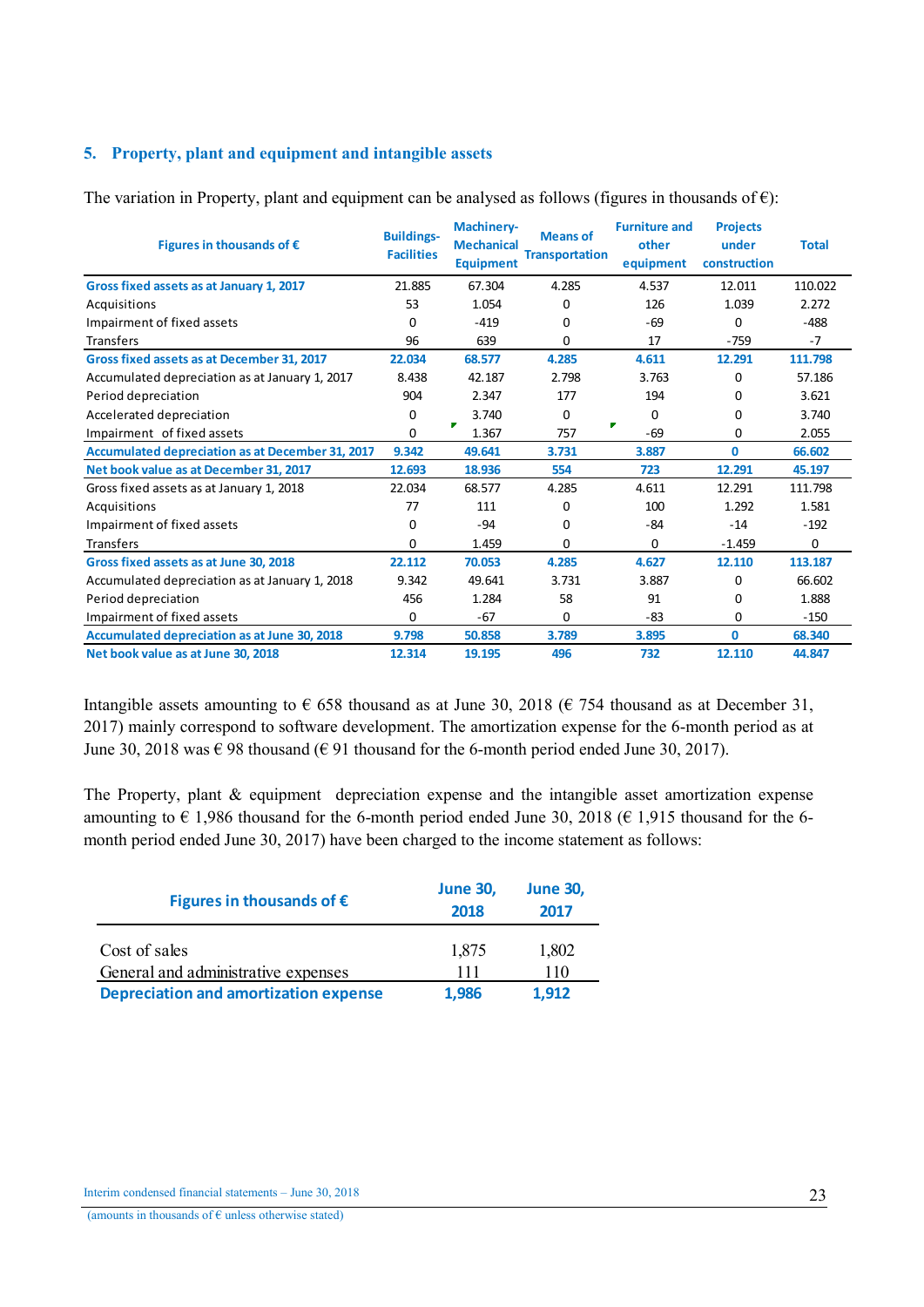### 6. Trade receivables, net

Trade receivables can be analysed as follows:

| Figures in thousands of $\epsilon$ | <b>June 30,</b><br>2018 | <b>December</b><br>31, 2017 |
|------------------------------------|-------------------------|-----------------------------|
| Trade receivables                  | 4,990                   | 4,685                       |
| Provision for bad debt             | $-673$                  | $-1,022$                    |
| <b>Trade receivables, net</b>      | 4,317                   | 3,663                       |

The Company generally receives advance payments for services which are settled at regular intervals or is paid when the containers or the cargo is claimed. Occasionally in case of bankruptcy the containers or the cargos may not be claimed. In this case the Company is entitled to sell the goods through an auction process. During the 6-month period ended June 30, 2018, the Company was able to auction goods amounting to  $\epsilon$  950 thousand through this process and the related provision amounting to  $\epsilon$  320 thousand was reversed to net income.

# 7. Cash and cash equivalent

Cash and cash equivalents can be broken down as follows:

| Figures in thousands of $\epsilon$                  | June<br>30,<br>2018 | <b>December</b><br>31, 2017 |
|-----------------------------------------------------|---------------------|-----------------------------|
| Sight deposits                                      | 4,640               | 4,567                       |
| Time deposits                                       | 89,930              | 56,445                      |
| Interest bearing Greek government treasury<br>bills |                     | 19,877                      |
| <b>Cash and cash equivalent</b>                     | 94,570              | 80,889                      |

Time deposits invested for a period up to three months amount to  $\epsilon$  89.930 thousand as at June 30, 2018 and are included in cash and cash equivalents. Time deposits for periods longer than three months are classified in other financial assets (none as at June 30, 2018,  $\epsilon$  9,436 thousand as at December 31, 2017

As part of the concession agreement, the Company put  $\epsilon$  10.0 million of cash in an escrow account. This amount constitutes a guarantee to the benefit of the Greek State for the concession fee to be paid and is presented as restricted cash under non-current assets in the condensed interim balance sheet.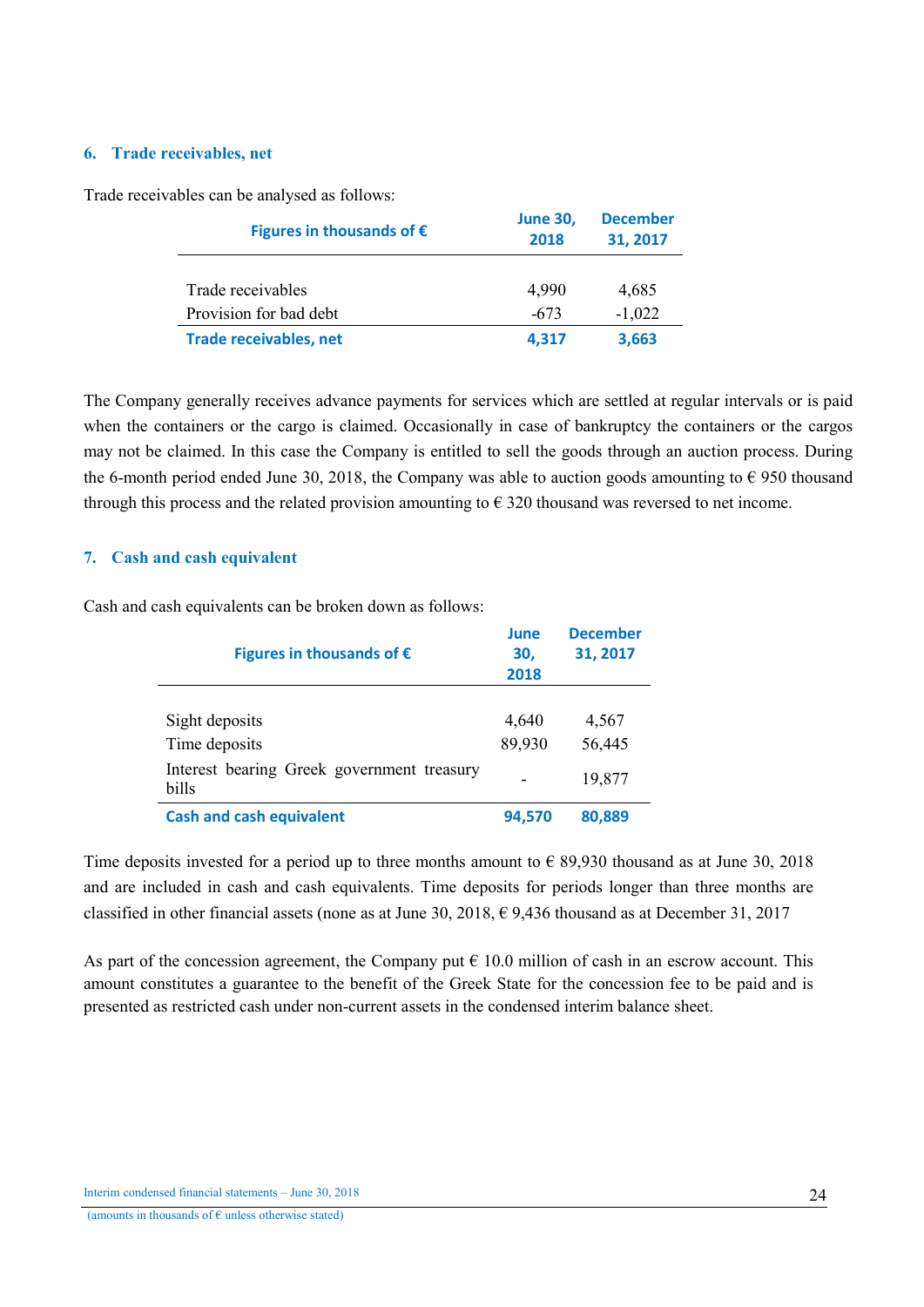### 8. Equity

The Company's share capital stands at  $\epsilon$  30,240 thousand and is divided into 10,080,000 ordinary registered shares with a face value of €3.00 each. The share capital was fully paid up. There are no dilutive financial instruments and therefore only the basic earnings per share is reported on the face of the interim condensed income statement. There was no change in the number of shares during the period.

The statutory reserve may not be distributed while the Company is in operation. Untaxed reserves include reserves from income under special taxation as well as the special untaxed reserve amounting to  $\epsilon$ 57.1 million.

The general meeting of shareholders of June 28, 2018 decided to distribute dividends amounting to €4,536 thousand or  $\epsilon$  0.45 per share ( $\epsilon$  4,939 thousand and  $\epsilon$  0.49 per share in 2017). The dividend was paid on July 11, 2018 and is presented in other current liabilities in the interim condensed balance sheet.

### 9. Revenue

The revenue can be analyzed as follows:

|                                       | <b>6-month period to</b> |                 |
|---------------------------------------|--------------------------|-----------------|
| Figures in thousands of $\epsilon$    | <b>June 30,</b>          | <b>June 30,</b> |
|                                       | 2018                     | 2017            |
|                                       |                          |                 |
| Ship services                         | 13,626                   | 12,164          |
| Land services                         | 4,513                    | 3,850           |
| Mooring and berthing                  | 535                      | 716             |
| Income from other services            | 7                        | 7               |
| <b>Container terminal</b>             | 18,681                   | 16,737          |
|                                       |                          |                 |
| Ship services                         | 7,665                    | 8,661           |
| Land services                         | 1,193                    | 589             |
| Mooring and berthing                  | 600                      | 644             |
| Income from other services            | 207                      | 395             |
| <b>Conventional port</b>              | 9,665                    | 10,289          |
|                                       |                          |                 |
| Ship services                         | 0                        | 0               |
| Land services                         | 17                       | 19              |
| Mooring and berthing                  | 22                       | 26              |
| Income from other services            | 28                       | 35              |
| <b>Passenger port</b>                 | 67                       | 80              |
|                                       |                          |                 |
| Utilization of spaces                 | 133                      | 276             |
| Income from other provisions          | 606                      | 574             |
| <b>Uilization of spaces and other</b> | 739                      | 850             |
|                                       |                          |                 |
| <b>Total revenue</b>                  | 29,152                   | 27,956          |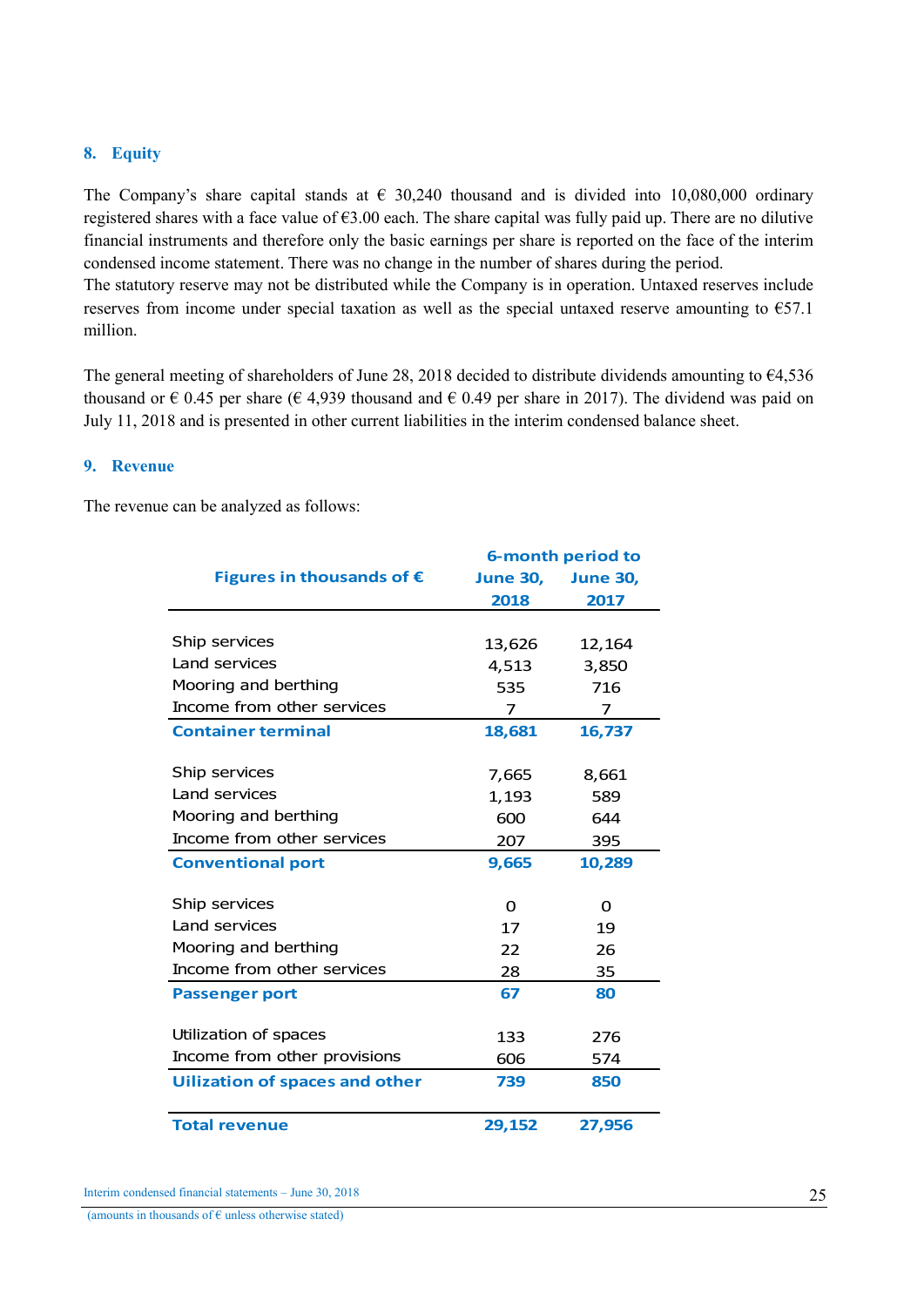## 10. Other income and expense

The line item Other income and expense can be analysed as follows:

|                                                  | <b>6-month period to</b> |                 |
|--------------------------------------------------|--------------------------|-----------------|
| Figures in thousands of $\epsilon$               | <b>June 30, 2018</b>     | <b>June 30,</b> |
|                                                  |                          | 2017            |
| Income from rent                                 | 1,223                    | 1,283           |
| Reversal of provision for doubtful debt          | 347                      |                 |
| Reversal of an amount payable considered not due | 782                      |                 |
| Other miscellaneous                              | 48                       | 27              |
| <b>Other income</b>                              | 2,400                    | 1,310           |
| Provision for compensation payable               |                          | 221             |
| Provision from losses in rent                    | 181                      |                 |
| Reduced supplier penalty fee receivable          | 124                      |                 |
| Other miscellaneous                              | 104                      | 48              |
| <b>Other expense</b>                             | $-409$                   | $-269$          |
| Other income and expense, net                    | 1.991                    | 1.041           |

During the six month period ended June 30,2018, the Company released to profit (i) a provision for doubtful debt for an amount of  $\epsilon$  347 thousand (please refer to note 6) and (ii) an amount payable of  $\epsilon$ 782 thousand which pertains to an accrual for which the obligation has been assessed and not being applicable is now considered not due.

### 11. Employees

The number of employees of the Company on June 30, 2018 and 2017 can be broken down as follows:

|                            | 6-month period to |                 |  |  |
|----------------------------|-------------------|-----------------|--|--|
| In number of employees     | <b>June 30,</b>   | <b>June 30,</b> |  |  |
|                            | 2018              | 2017            |  |  |
| Salaried staff             | 255               | 261             |  |  |
| Waged staff                | 159               | 174             |  |  |
| <b>Number of employees</b> | 414               | 435             |  |  |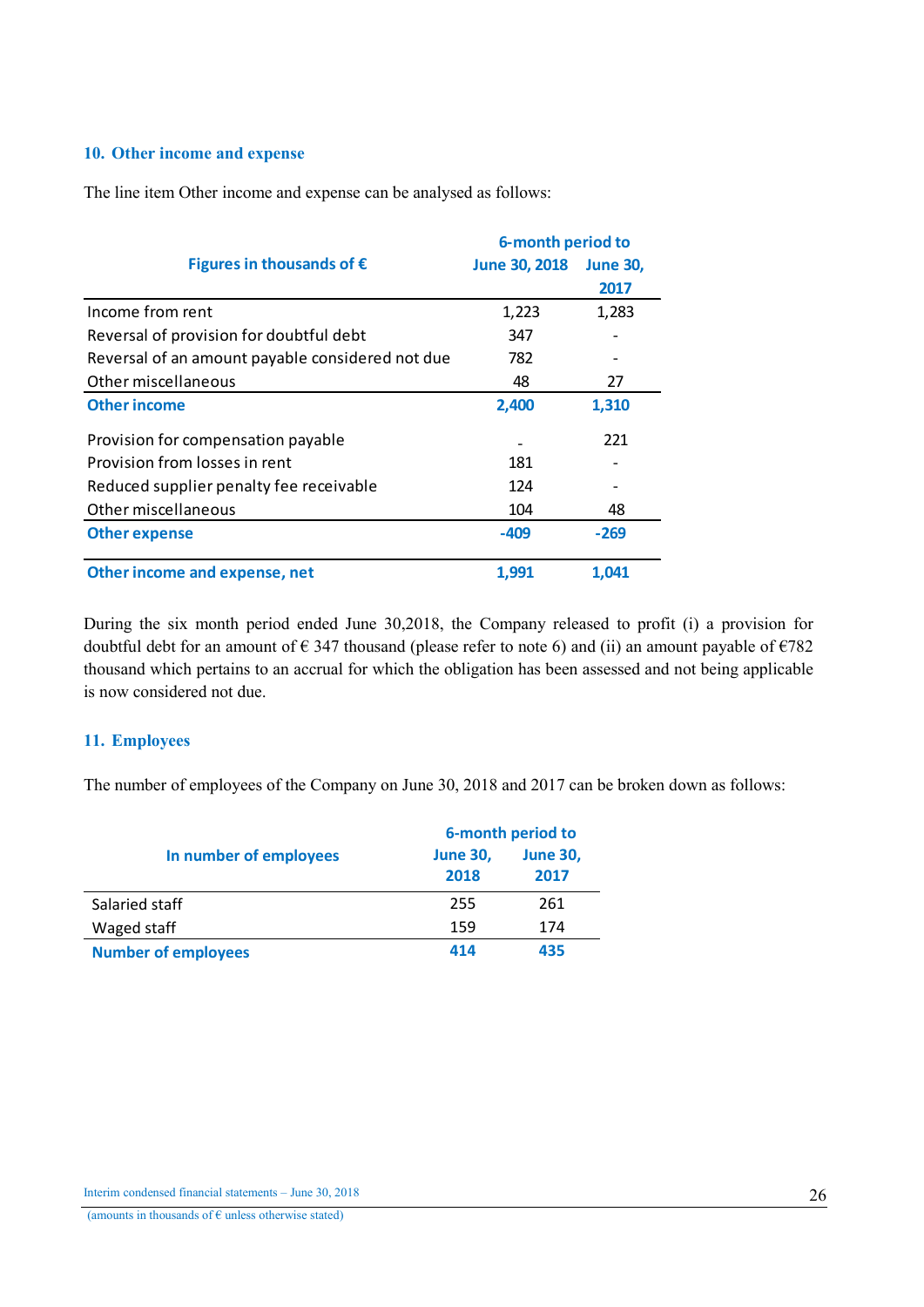The compensation paid to employees can be broken down as follows:

|                                                    |                 | 6-month period to |  |
|----------------------------------------------------|-----------------|-------------------|--|
| Figures in thousands of $\epsilon$                 | <b>June 30,</b> | <b>June 30,</b>   |  |
|                                                    | 2018            | 2017              |  |
| Full-time staff salaries                           | 3,874           | 3,650             |  |
| Employer contributions to social security<br>funds | 970             | 988               |  |
| Side benefits                                      | 115             | 117               |  |
| Provision for personnel compensation               | 40              | 41                |  |
| <b>Subtotal</b>                                    | 4,999           | 4,796             |  |
| <b>Wages</b>                                       | 2,504           | 2,475             |  |
| Apprentice wages                                   | 35              | 54                |  |
| Employer contributions to social security<br>funds | 672             | 710               |  |
| Side benefits                                      | 53              | 56                |  |
| Provision for personnel compensation               | 25              | 26                |  |
| <b>Subtotal</b>                                    | 3,289           | 3,321             |  |
| <b>Compensation paid to employees</b>              | 8,288           | 8,117             |  |

# 12. Financial income, net

The financial income and expense can be broken down as follows:

|                                       | 6-month period to       |                         |  |
|---------------------------------------|-------------------------|-------------------------|--|
| Figures in thousands of $\epsilon$    | <b>June 30,</b><br>2018 | <b>June 30.</b><br>2017 |  |
| Interest received from the banks      | 568                     | 581                     |  |
| Interest charges and related expenses | -26                     | -1                      |  |
| <b>Financial Income, net</b>          | 542                     | 580                     |  |

# 13. Income tax charge

The income tax charge can be analyzed as follows:

|                                    | 6-month period to |                 |  |
|------------------------------------|-------------------|-----------------|--|
| Figures in thousands of $\epsilon$ | <b>June 30,</b>   | <b>June 30,</b> |  |
|                                    | 2018              | 2017            |  |
|                                    |                   |                 |  |
| Current income tax                 | 3,996             | 4,153           |  |
| Deferred income tax                | 322               | $-165$          |  |
| <b>Income tax charge</b>           | 4.318             | 3.988           |  |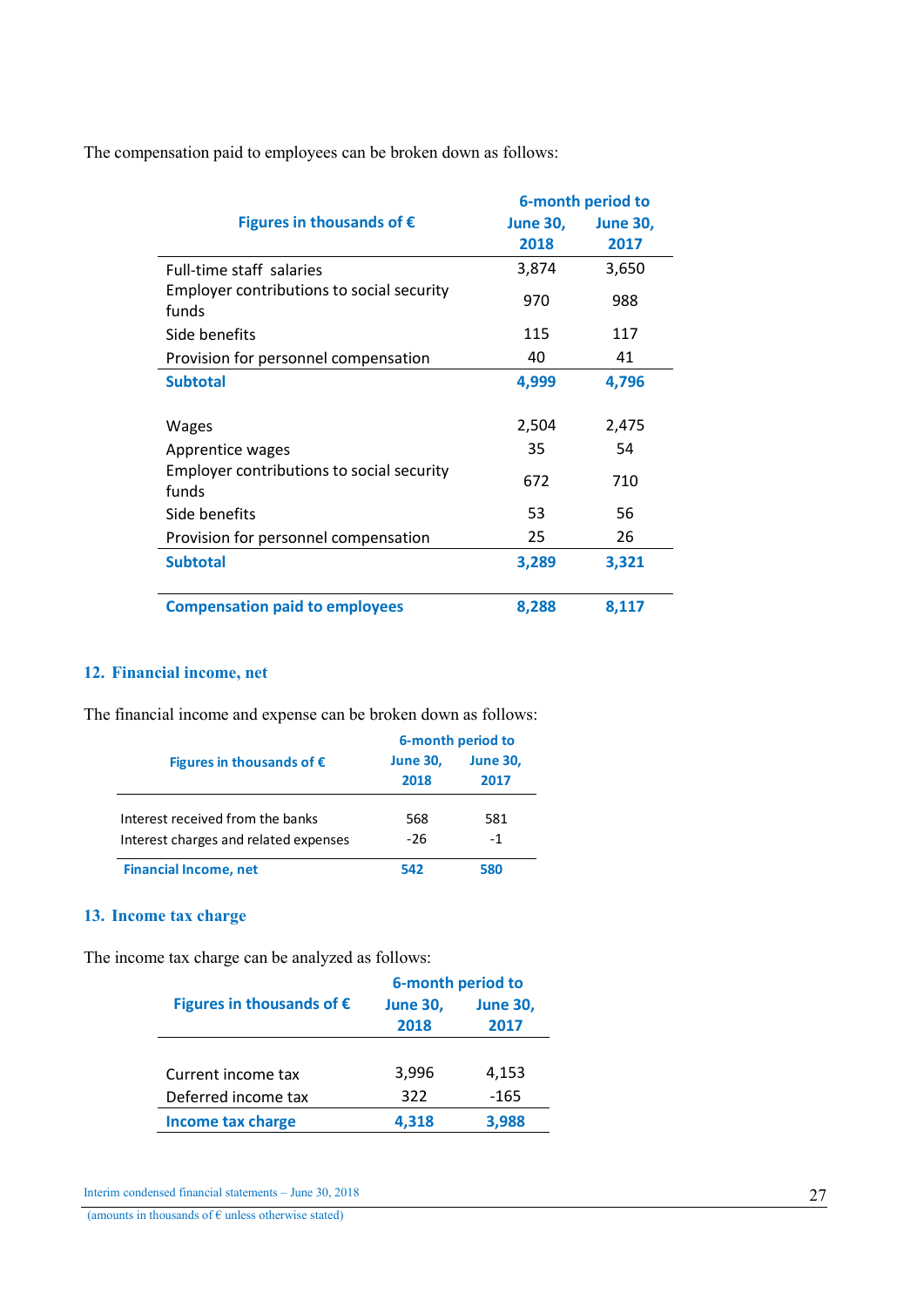The effective income tax rate is 29.6% (28.9% in 2017) applicable to the profit before tax. There are no significant differences between the effective income tax rate applicable to the Company and the corporate income tax rate prevailing in Greece.

### 14. Related party transactions

For the 6-month period ended June 30, 2018, salaries and attendance fees paid to members of the Board of Directors amounted to a total of  $\epsilon$  117 thousand ( $\epsilon$  85 thousand in the same period of 2017). Senior executives paid fees amounting to  $\epsilon$  274 thousand ( $\epsilon$  282 thousand in the same period of 2017).

The above fees were subject to employer's social security contributions amounting to  $\epsilon$  63 thousand ( $\epsilon$  75 thousand in the same period of 2017).

The Company entered into a management service agreement with Terminal Link whereby Terminal link provides operational management. The fees accounted for during the 6-month period ended June 30, 2018 amounted to  $\epsilon$  323 thousand of which  $\epsilon$  148 thousand were invoiced (none in 2017).

## 15. Provision for risks and charges, commitment and contingencies

The provision for risk can be analyzed as follows:

| Figures in thousands of $\epsilon$           | <b>June 30,</b><br>2018 | <b>December</b><br>31, 2017 |
|----------------------------------------------|-------------------------|-----------------------------|
| Pension                                      | 4,245                   | 4,193                       |
| Other liabilities and charges                | 1,637                   | 1,456                       |
| <b>Provision for liabilities and charges</b> | 5,882                   | 5,649                       |

There has been no new information regarding the litigations disclosed in note 8.27 of the annual financial statements of the Company as at December 31, 2017. As a reminder, the Company is involved in certain litigations including (i) a claim from the Customs Office of Thessaloniki regarding cigarette cargoes and (ii) a claim relating to the call for tenders for the construction of floating parking lots in the Port. As part of the concession agreement, the Company committed to provide a letter of credit for an amount of  $\epsilon$  20 million. This set up is under consideration at report date and should be effective before year end.

The Company, acting as a lessor, entered into various operating lease agreements, The Company's minimum future amounts receivable under those leases can be broken down as follows:

| Figures in thousands of $\epsilon$ | <b>June 30,</b><br>2018 | <b>June 30,</b><br>2017 |
|------------------------------------|-------------------------|-------------------------|
| Less than 1 year                   | 1,434                   | 1,461                   |
| Between 1 and 5 years              | 1,233                   | 1,376                   |
| More than 5 years                  | 423                     | 832                     |
| <b>Lease commitment</b>            | 3.090                   | 3,668                   |

Interim condensed financial statements – June 30, 2018